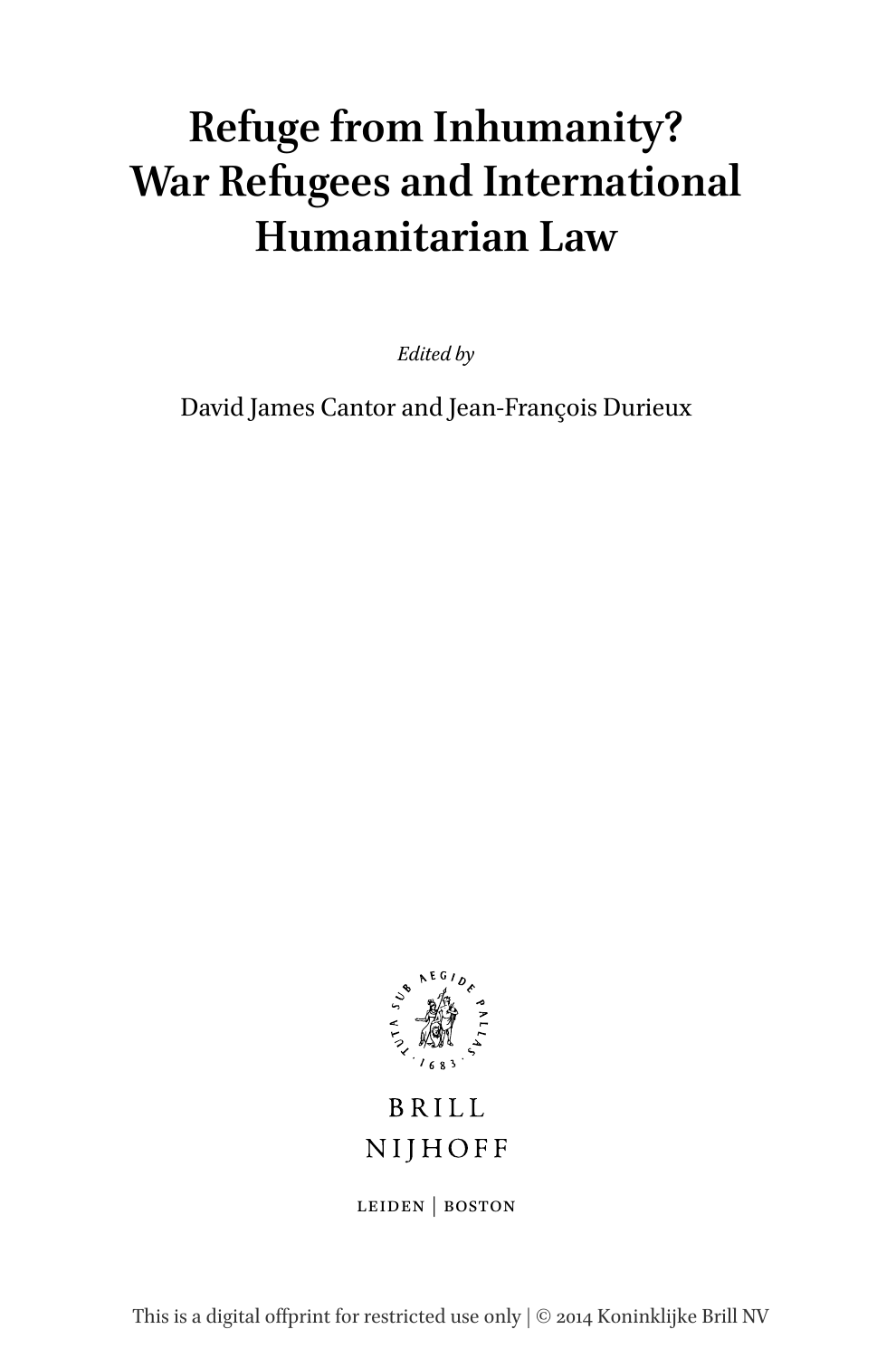# **Contents**

**Acknowledgements** ix **Abbreviations** x **Notes on Contributors** xii

### PART<sub>1</sub>

# **Introduction**

**1 Refuge from Inhumanity? Canvassing the Issues** 3 *Jean-François Durieux and David James Cantor*

# PART<sub>2</sub> **Interpretive Guidance from ihl: Cross-Cutting Issues**

- **2 The 'War Flaw' and Why It Matters** 39 *Hugo Storey*
- **3 Causation in International Protection from Armed Conflict** 57 *Hélène Lambert*
- **4 Expanding Refugee Protection through International Humanitarian**  Law: Driving on a Highway or Walking near the Edge of the Abyss? 79 *Stéphane Jaquemet*

#### PART<sub>3</sub>

**Interpretive Guidance from ihl: Inclusion and Exclusion under the Refugee Convention**

- **5 Persecution and the Nexus to a Refugee Convention Ground in Non-International Armed Conflict: Insights from Customary International Humanitarian Law** 101 *Vanessa Holzer*
- **6 Inclusion of Refugees from Armed Conflict: Combatants and Ex-combatants** 128 *Eric Fripp*

This is a digital offprint for restricted use only | © 2014 Koninklijke Brill NV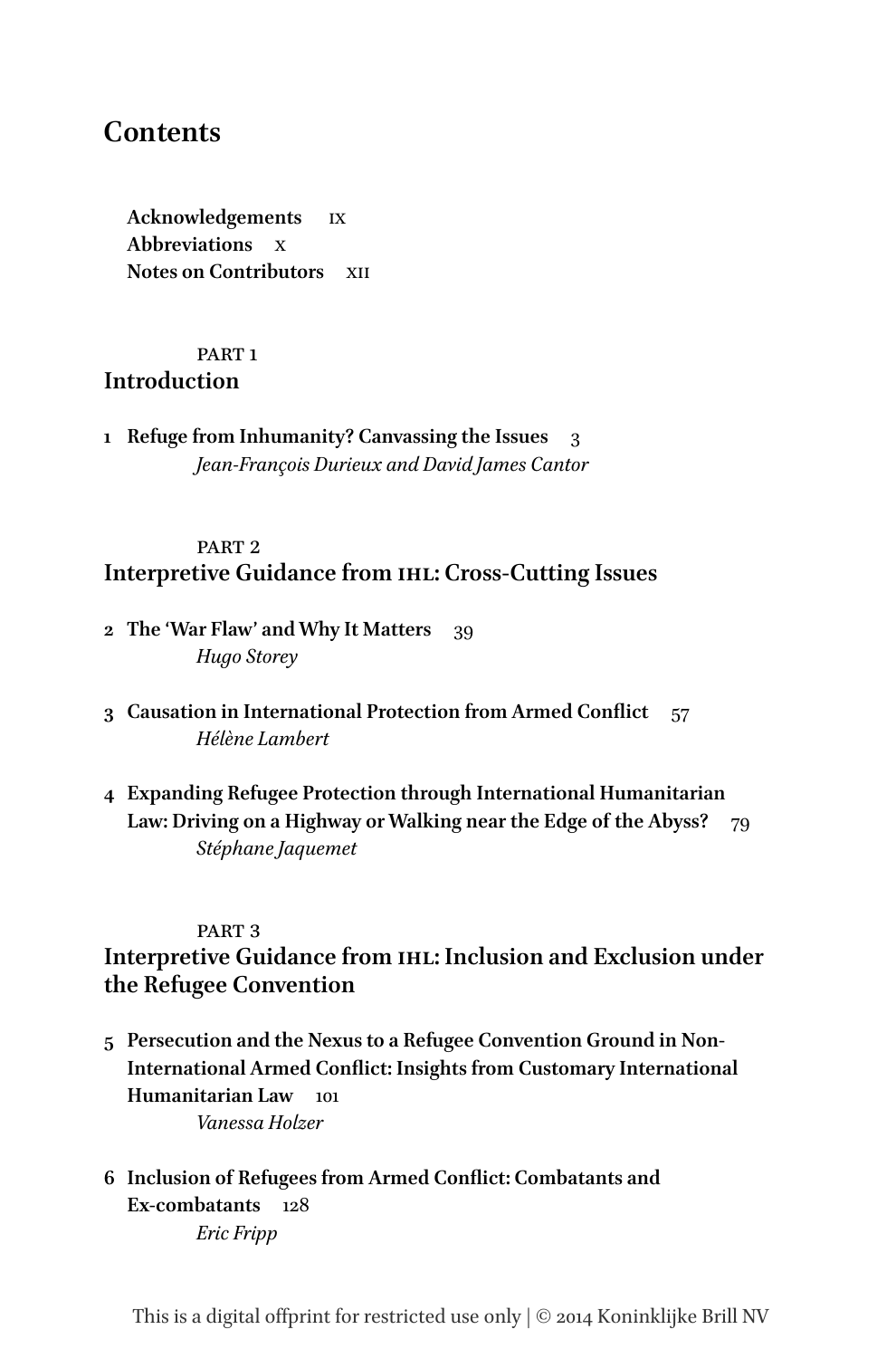**7 Exclusion is Not Just about Saying 'No': Taking Exclusion Seriously in Complex Conflicts** 155 *Geoff Gilbert*

#### PART<sub>4</sub>

# **Interpretive Guidance from ihl: Regional Definitions and Systems**

- **8 The African War Refugee: Using ihl to Interpret the 1969 African Refugee Convention's Expanded Refugee Definition** 179 *Tamara Wood*
- **9 A Simple Solution to War Refugees? The Latin American Expanded Definition and its relationship to ihl** 204 *David James Cantor and Diana Trimiño Mora*
- **10 Revisiting the Civilian and Humanitarian Character of Refugee Camps** 225 *Maja Janmyr*
- **11 The (Mis)Use of International Humanitarian Law under Article 15(C) of the eu Qualification Directive** 247 *Céline Bauloz*
- **12 What Protection for Persons Fleeing Indiscriminate Violence? The Impact of the European Courts on the eu Subsidiary Protection Regime** 270 *Evangelia (Lilian) Tsourdi*
- **13 Of Autonomy, Autarky, Purposiveness and Fragmentation: The Relationship between eu Asylum Law and International Humanitarian Law** 295 *Violeta Moreno-Lax*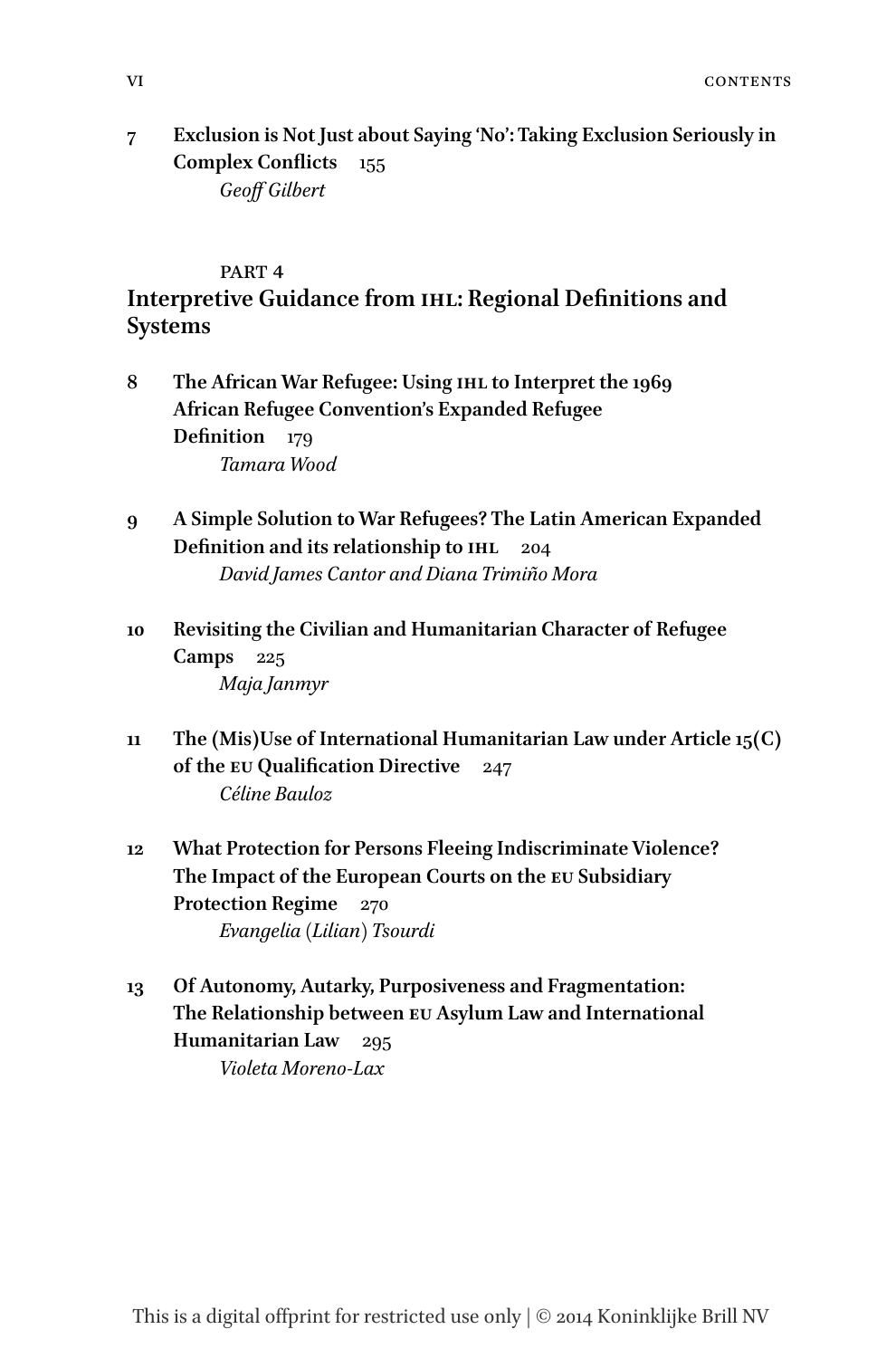# PART<sub>5</sub> **IHL Protections for Non-Return to Armed Conflict**

- **14 Laws of Unintended Consequence? Nationality, Allegiance and the Removal of Refugees during Wartime** 345 *David James Cantor*
- **15 The Scope of the Obligation Not to Return Fighters under the Law of Armed Conflict** 373 *Françoise J. Hampson*
- **16** *Non***-***Refoulement* **between 'Common Article 1' and 'Common Article 3'** 386 *Reuven (Ruvi) Ziegler*

#### PART<sub>6</sub>

# **Wider Approaches to Protection of War Victims**

- **17 Protection against the Forced Return of War Refugees: An Interdisciplinary Consensus on Humanitarian**  *Non-refoulement* 411 *Jennifer Moore*
- **18** *Non***-***refoulement***, Temporary Refuge, and the 'New' Asylum Seekers** 433 *Guy S. Goodwin-Gill*

**Bibliography** 461 **Index** 485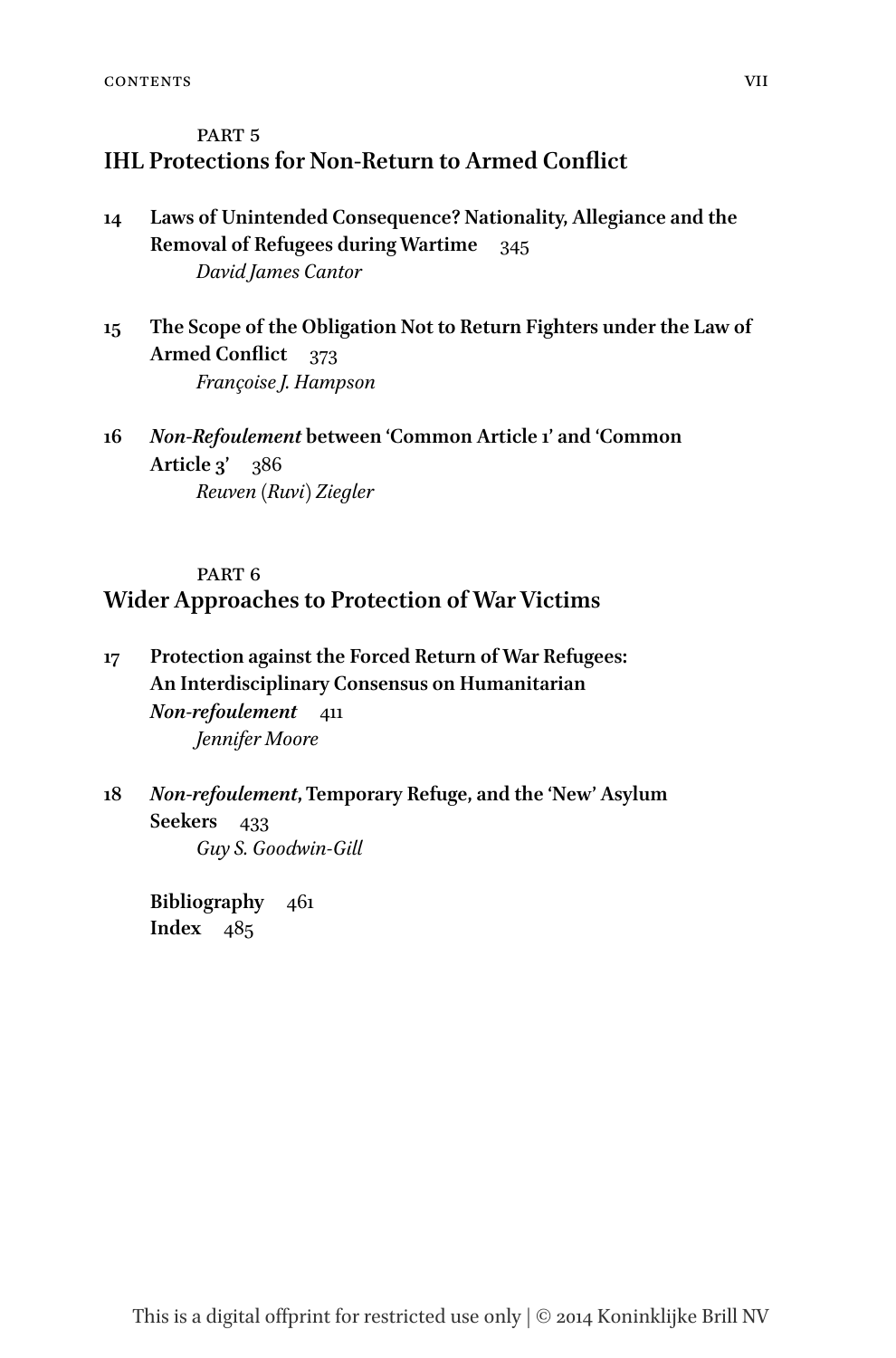# **Protection against the Forced Return of War Refugees**

#### *An Interdisciplinary Consensus on Humanitarian* **Non-Refoulement**

#### *Jennifer Moore*

The close relationship between refugee law and international humanitarian law (ihl) reflects their mutual affirmation of human dignity, whether in the face of political repression or military violence. Refugee law protects individuals who flee in well-founded fear of persecution on ethnic, religious or sociopolitical grounds. It seeks to shelter displaced persons, especially those who cross international boundaries, from serious human rights abuses and to provide for their basic needs. ihl, for its part, seeks to protect the *hors de combat* (non-combatants) from the outrages of armed conflict. It applies specifically in time of war to shield civilians, wounded combatants and prisoners from military attack and inhuman treatment. Both refugee law and ihl are born of exigent circumstances; both have a humanitarian character, in that they seek to alleviate the suffering of war and persecution; both use the language of protection; and both aim higher than they reach. The two fields have much in common, but their scholars and practitioners spend a fair amount of time marking the legal, theoretical and operational boundaries that separate them. The substantial common ground between refugee law and IHL expands when we adapt a more dynamic definition of both legal fields. For refugee law this involves a meaningful response to the plight of internally displaced persons [IDPs], and the recognition that the protection of IDPs is intrinsically connected to the protection of cross-border refugees. For humanitarian law, this dynamism entails addressing the responsibilities of signatories to the Geneva Conventions<sup>1</sup> to ensure respect for IHL in all times and all places, including in countries of asylum far from the zone of conflict.

The 1951 Refugee Convention establishes the framework for international refugee protection, under the leadership of the un High Commissioner for Refugees [UNHCR]. The 1949 Geneva Conventions and the International

<sup>1</sup> The 'Geneva Conventions' is a general reference to the four Geneva Conventions of 1949, particularly Geneva Convention (No. IV) Relative to the Protection of Civilian Persons in Time of War, 12 August 1949, 75 UNTS 287 (entered into force 21 October 1950) (Fourth Geneva Convention).

This is a digital offprint for restricted use only | © 2014 Koninklijke Brill NV © koninklijke brill nv, leiden, 2014 | doi 10.1163/9789004261594\_018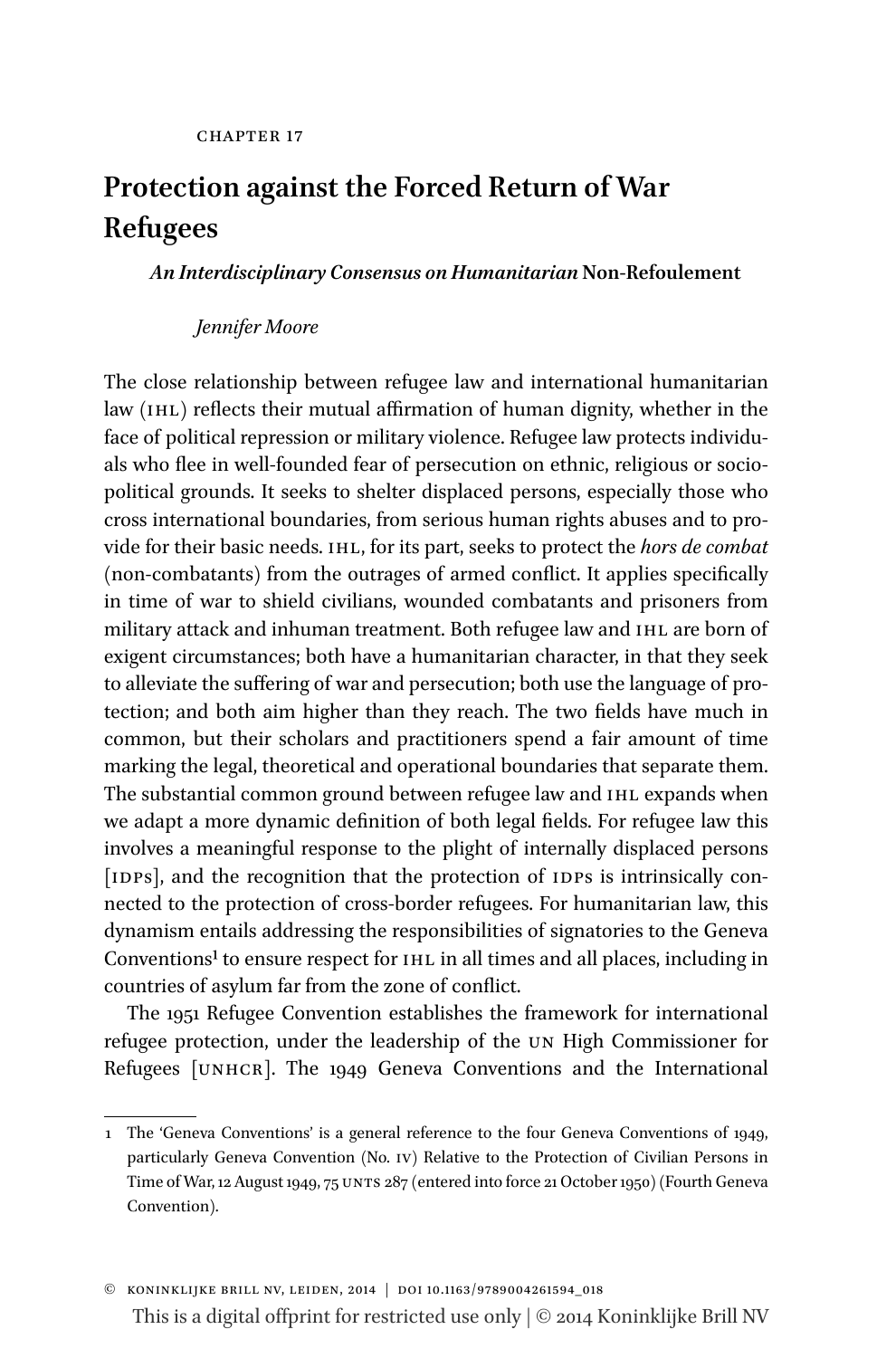Committee of the Red Cross [ICRC] are the standard-bearers for international humanitarian law. Yet, despite their distinct constitutional treaties and governing organizations, refugee law and IHL are frequently applied in the same contexts – in refugee camps and IDP settlements,<sup>2</sup> detention facilities and transit centers, borderlands and more distant countries of asylum.3 Moreover, practitioners of refugee law and IHL are equally accustomed to confronting the wide divide between the State's legal obligation to ensure respect for human rights, on the one hand, and state powerlessness or complicity in the face of the harsh realities of war, persecution and displacement, on the other. Refugee law aspires to durable status in countries of asylum for victims of persecution, but not infrequently presides over the prolonged encampment of displaced persons in marginal circumstances. IHL demands respect for the norms of humanity, distinction, necessity and proportionality, but all too often bears witness to war crimes and crimes against humanity in which non-combatants are brutalised. Given their common contexts, objectives, and challenges, the need for common cause between the two fields is irrefutable.

Despite their sixty-plus years of shared history, UNHCR and ICRC lawyers sometimes become preoccupied by the mandates of their institutions and distracted from the worsening plight of the war refugees whose needs their organizations were created to serve. A disciplined insistence upon clarity regarding the proper application of refugee law and IHL may devolve into distracting

<sup>2</sup> 'IDP settlements' is a reference to camps established for so-called internally displaced persons (IDPs). Essentially IDPs are forced migrants who have not crossed an international boundary, but who otherwise have similar motivations and needs to those of *refugees* as defined according to the Refugee Convention. While IDPs are not covered by the 1951 Refugee Convention, they are the subject of another treaty, which entered into force in 2012. See 2009 African Union Convention for the Protection and Assistance of Internally Displaced Persons in Africa, 22 October 2009 (entered into force 6 December 2012) (Kampala Convention) [<http://www.unhcr.org/refworld/docid/4ae572d82.html>](http://www.unhcr.org/refworld/docid/4ae572d82.html) accessed 1 March 2014; see generally W. Kidane, 'Managing Forced Displacement by Law in Africa: the Role of the New African Union IDPs Convention' (2011) 44 Vanderbilt J Tran'l L 1. For a vision of refugee law encompassing protections for 'internal refugees', e.g. IDPs, as well as 'cross-border refugees', see J. Moore, *Humanitarian Law in Action within Africa* (oup 2012) 159–166 and 171, n 40.

<sup>3</sup> While ihl applies in situations of armed conflict, it may nonetheless have indirect application outside the zone of conflict itself. Since the 1980s the Art 1 responsibility of state parties to the Fourth Geneva Convention to 'ensure respect' for the treaty has been utilized to demand that states of would-be asylum not deport asylum seekers to countries in which civilians are the victims of indiscriminate military attack (see J. Moore, 'Simple Justice: Humanitarian Law as a Defense Against Deportation' (1991) 4 Harvard H Rts LJ 19; see also D. Perluss and J.F. Hartman, 'Temporary Refuge: Emergence of a Customary Norm' (1985– 1986) 26 Virginia J Int'l L 551).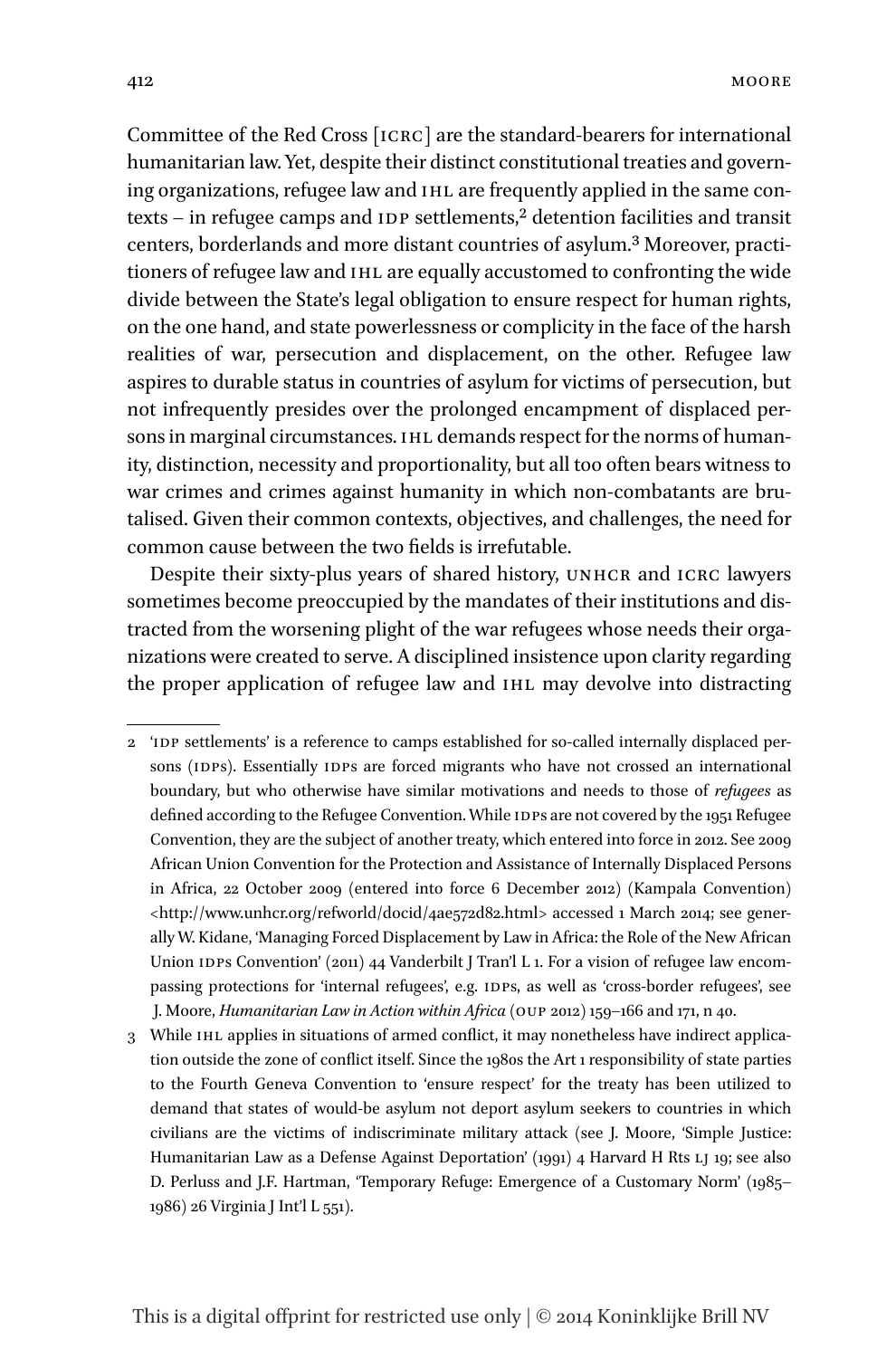struggles regarding whose *lex* is more *specialis*.4 In such situations war refugees may find themselves caught in a *terra nullius* between the two legal domains, enjoying the benefits of neither while they merit the protection of both. Where two bodies of law offer specific norms relevant to situations characterised by extreme violence, suffering and lawlessness, an exacting search for the *lex specialis* may frustrate as much as facilitate constructive action. To secure better protections for war refugees, concurrent and complementary legal frameworks are essential. Such emergent situations cry out for a '*lex communis*' composed of overarching principles, spanning both refugee law and ihl, to better protect war refugees from further brutalization. In seeking such common principles, we recognise and respect the differences in their precise application under either regime, while trying to avoid getting bogged down in technicalities. In such a spirit, this chapter is a call to collective action on the part of the refugee advocacy and Red Cross movements. It is a challenge to all refugee and humanitarian lawyers that we seek common ground, acknowledging our shared responsibility to make operational the fundamental legal protections for war refugees, which are rooted in both fields.

The purpose of this chapter is not to survey the precise outer limits of refugee law and international humanitarian law, or to argue which normative system takes priority in specific situations. Rather, the analysis acknowledges the bountiful shared terrain between refugee law and IHL, and seeks to build upon this concurrent jurisdiction in creative and constructive terms. One concrete expression of the fundamental synergy between refugee law and IHL is the shared commitment to protecting individuals from forcible transfer to lifethreatening circumstances. This chapter focuses on the prohibition against the forced return of individuals displaced by armed conflict, and explores the legal heritage of this so-called 'humanitarian form of *non-refoulement*', rooted in the fertile ground of refugee law, IHL, and related fields of international law and practice.5 Humanitarian *non-refoulement* is a fruitful place to start in reclaiming the space of protection for war refugees.

The freedom from fear is integral to the theory and practice of refugee law and IHL, and entails access to safety and decent living conditions without

<sup>4</sup> The legal maxim '*lex specialis derogat legi generali'* holds that a more specific rule (i.e., a rule governing a specific situation) should trump more general rules. This maxim is designed to ensure that the most relevant and finely tuned principles are utilized to resolve specific dilemmas that the law is called upon to address.

<sup>5</sup> It should be noted at the outset that the conceptual framework underlying this chapter does not insist upon a fine distinction between *non-refoulement* and so-called 'temporary refuge', in contrast to other scholars who posit a clearer separation between the two concepts (see J.F. Durieux, 'Three Asylum Paradigms' (2013) 20 Int'l J Minority and Group Rts 165).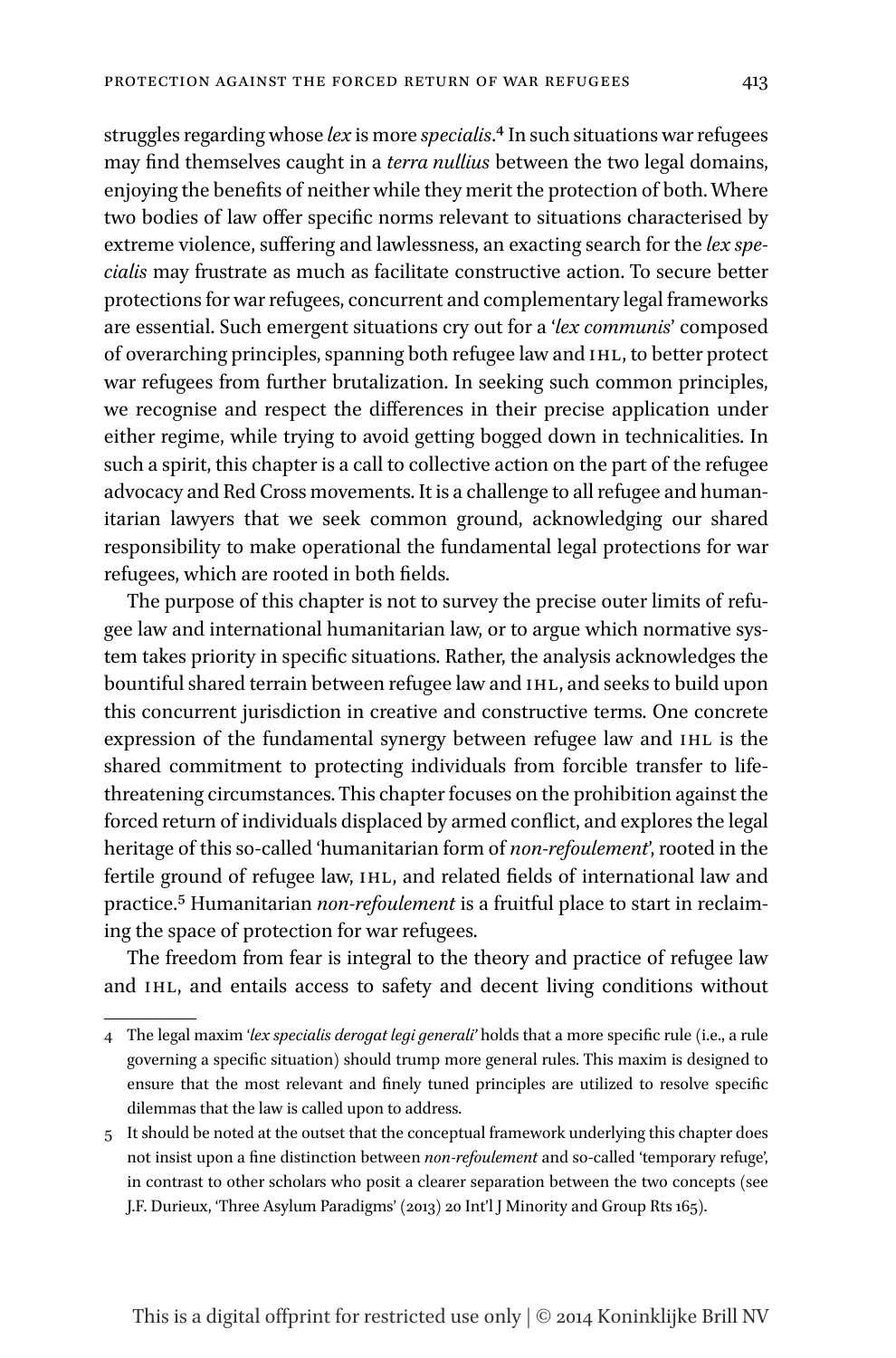which both the notion of refuge and the principle of humanity have little meaning. Protection against forced return to the danger zone is a clear nexus between the two fields. Humanitarian *non-refoulement* takes the mandatory protection against forced return<sup>6</sup> enjoyed by individuals who meet the well-founded fear of persecution-based definition of the refugee, and extends it to individuals who flee international or non-international armed conflicts. Humanitarian *non-refoulement* recognises that the State prerogative to exclude individuals seeking safe passage at and inside the border is trumped by the reality of war atrocities just as it is overruled by the likelihood of persecution upon return.

The prohibition against deportation to indiscriminate military attacks, socalled 'humanitarian *non-refoulement*', resonates across various domains of international law. In addition to its importance in the context of refugee law and IHL, humanitarian *non-refoulement* has broader relevance to the promotion of international peace and security, implementation of the Responsibility to Protect (R2P), and progress towards the Millennium Development Goals (MDGs). While frequently misconceived in exclusive terms of military intervention to end systemic and egregious human rights abuses, R2P has a powerful humanitarian dimension that is realised through the provision of emergency relief and safe harbor to individuals displaced by crimes against humanity. For their part, the Millennium Development Goals obligate States, individually and collectively, to address the root causes of armed conflict and repression and to shelter those who flee such violence, no matter where those conflicts exist. Both R2P and the MDGs will be furthered through the promotion of poverty alleviation and human development in regions of conflict, as well as the provision of relief from deportation to war refugees who have sought refuge outside the danger zone.

Through humanitarian *non-refoulement*, victims of war atrocities and persecution may become survivors of violence and agents of conflict resolution and social development in their own right. In this sense, humanitarian *nonrefoulement* is an essential factor in the effective implementation of R2P and the mpgs. It is also a reminder to the international community of the responsibilities of States located outside the zone of insecurity. For as long as States outside the conflict zone remain stymied in their capacity or will to help end armed conflict, widespread repression and endemic poverty in other countries, they have a responsibility to shelter and empower those war refugees who have been able to flee violent circumstances, rather than re-victimizing them through forced return.

<sup>6</sup> See Art 33(1) Convention relating to the Status of Refugees, 28 July 1951, 189 UNTS 137 (entered into force 22 April 1954) (Refugee Convention).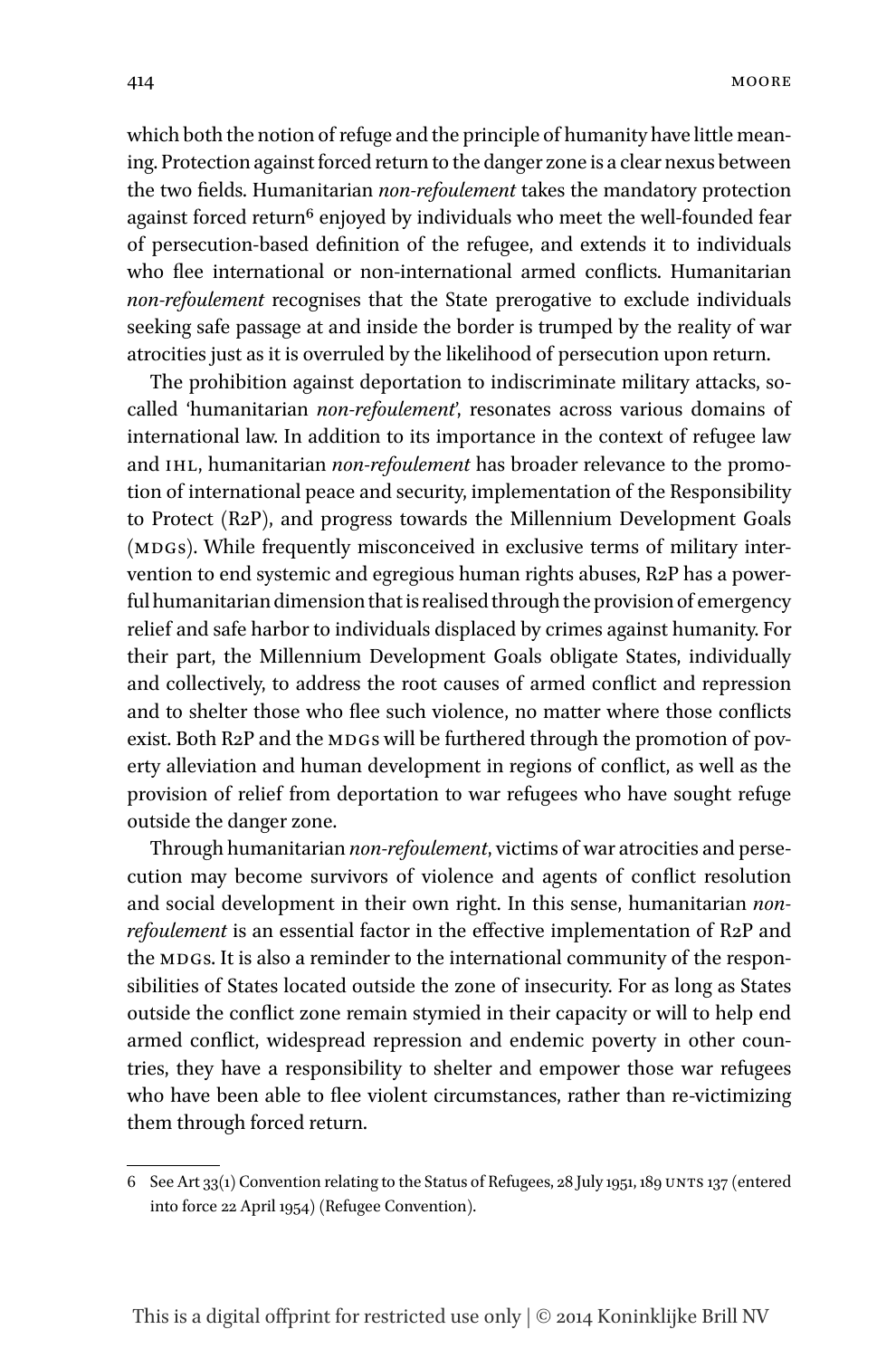The principle of protection is multi-faceted and cannot be claimed as the exclusive province of refugee law or the unique mandate of the law of armed conflict. It encompasses refuge from persecution and war, shelter from genocide, and progress toward socio-economic self-sufficiency. Humanitarian *non-refoulement* creates the opportunity for refugee and humanitarian law practitioners and scholars to embrace a broader conception of humanitarian protection, one which entails engagement in conflict resolution and poverty alleviation as well as the provision of safe harbor, life-saving shelter and sustenance. The three sections to follow explore the roots and branches of humanitarian *non-refoulement* in refugee law and international humanitarian law, the Responsibility to Protect, and the Millennium Development Goals.

# **1** *Non-Refoulement* **as a Convergence of Refugee Law and Humanitarian Law**

This section will start with humanitarian *non-refoulement* in its more traditional historical context. *Non-refoulement* springs from the common ground of refugee law and international humanitarian law, whose bedrock is a venerable humanitarian institution of sanctuary predating both the 1951 Refugee Convention and the 19th century Red Cross movement. Various forms of refuge and protection from persecution and violence were recognised during the Greco-Roman and Early Christian periods,<sup>7</sup> and similar doctrines were formalised in the pre-Islamic and Koranic traditions.8 Building upon this historical foundation, 20th century refugee law and the law of armed conflict give us our modern definitions of the refugee and protection from unlawful deportation.

#### **1.1** *Refugee Law*

International law defines the refugee as a person with a well-founded fear of persecution on account of her race, religion, nationality, membership in a particular social group or political opinion, according to the 1951 Refugee

<sup>7</sup> See I. Bau, *This Ground is Holy: Church Sanctuary and Central American Refugees* (Paulist Press 1985) 124–133, exploring various forms of temple and alter sanctuary in Ancient Greece, Rome and the Early Christian Church.

<sup>8</sup> See G.M. Arnaout, *Asylum in the Arab-Islamic Tradition* (unhcr 1987) 14–21, exploring the pre-Islamic Arab tradition of *ijara* and the Koranic concept of *amân*, both linked to notions of asylum from persecution or refuge for the wayfaring stranger.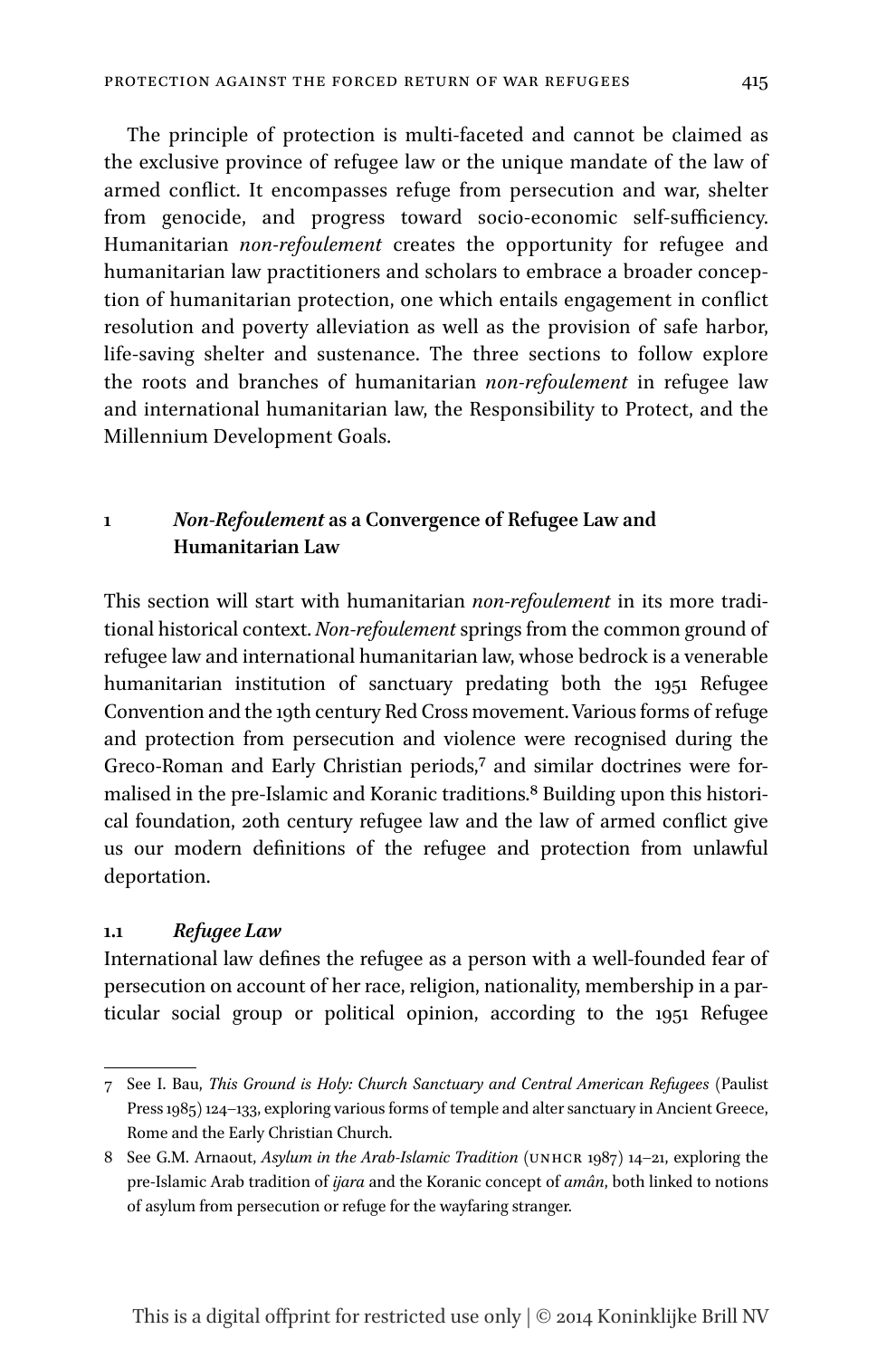Convention.9 Despite its dedication to the 'status of refugees', the treaty does not require sovereign States to grant durable asylum let alone citizenship to refugees.10 Therefore the norm of *non-refoulement* – the mandatory protection against forcible return to likely persecution – remains the heart of refugee law, perhaps the most important norm that this body of law has to offer.<sup>11</sup> The refugee is not assured long-term status, but she must enjoy protection from involuntary return to the dangerous situation in which her life or freedom would be at risk.12 The centrality of non-return to the very concept of refugee protection cannot be denied, and is evidenced in numerous pronouncements by the

- 10 Refugee Convention Art 34.
- 11 The non-discretionary character of *non-refoulement* derives from the language of Art 33 of the Refugee Convention: '[n]o Contracting State shall expel or return ("*refouler*") a refugee in any manner whatsoever to the frontiers of territories where his life or freedom would be threatened on account of his race, religion, nationality, membership of a particular social group or political opinion' (Art  $33(1)$ ). The state is only permitted to return a refugee who constitutes a security risk or 'a danger to the community' (Art  $33(2)$ ). For all refugees who do not threaten the community they seek to enter, the state is prohibited from expelling or returning them to the danger zone. The non-discretionary nature of *non-refoulement* is in contrast to the discretionary nature of asylum. While states may grant durable status to refugees, they are not obligated to do so – as per Art 34: 'The Contracting States shall as far as possible facilitate the assimilation and naturalization of refugees'.

The question of whether *non-refoulement* has attained the status of a *jus cogens*, or peremptory, norm is somewhat controversial, in light of Art  $33(2)$  of the Refugee Convention. The author takes the position that *non-refoulement* is a fundamental entitlement of all refugees who do not threaten the national community in which they seek refuge. See Moore (n 2) 155–157; also J. Moore, 'Restoring the Humanitarian Character of U.S. Refugee Law: Lessons from the International Community' (1997) 15 Berk J Intl L 51, 53–58. Other legal scholars argue explicitly for the *jus cogens* status of the norm. See generally J. Allain, 'The *Jus Cogens* Nature of *Non-Refoulement'* (2001) 13 IJRL 533; A. Farmer, '*Non-Refoulement* and *Jus Cogens*: Limiting Anti-Terror Measures that Threaten Refugee Protection' (2008) 23 Georgetown Imm LJ 1.

12 Durieux (n 5) 167 has a distinct assessment, arguing that 'the Convention's focus is on admission as a positive duty' because 'the principle of *non-refoulement* is not the foundation of the [Refugee] Convention, but its cornerstone'. While the focus of this chapter is on *non-refoulement* for war refugees, it is vital to recognize that all refugees need and deserve more than minimal relief from forced return to war atrocities and persecution. Refugee protection is multi-dimensional. Fully realized, it entails admission and full membership in a national community.

<sup>9</sup> Refugee Convention,  $Art1(A)(2)$  defines a refugee as someone with a 'well-founded fear of being persecuted for reasons of race, religion, nationality, membership of a particular social group or political opinion'.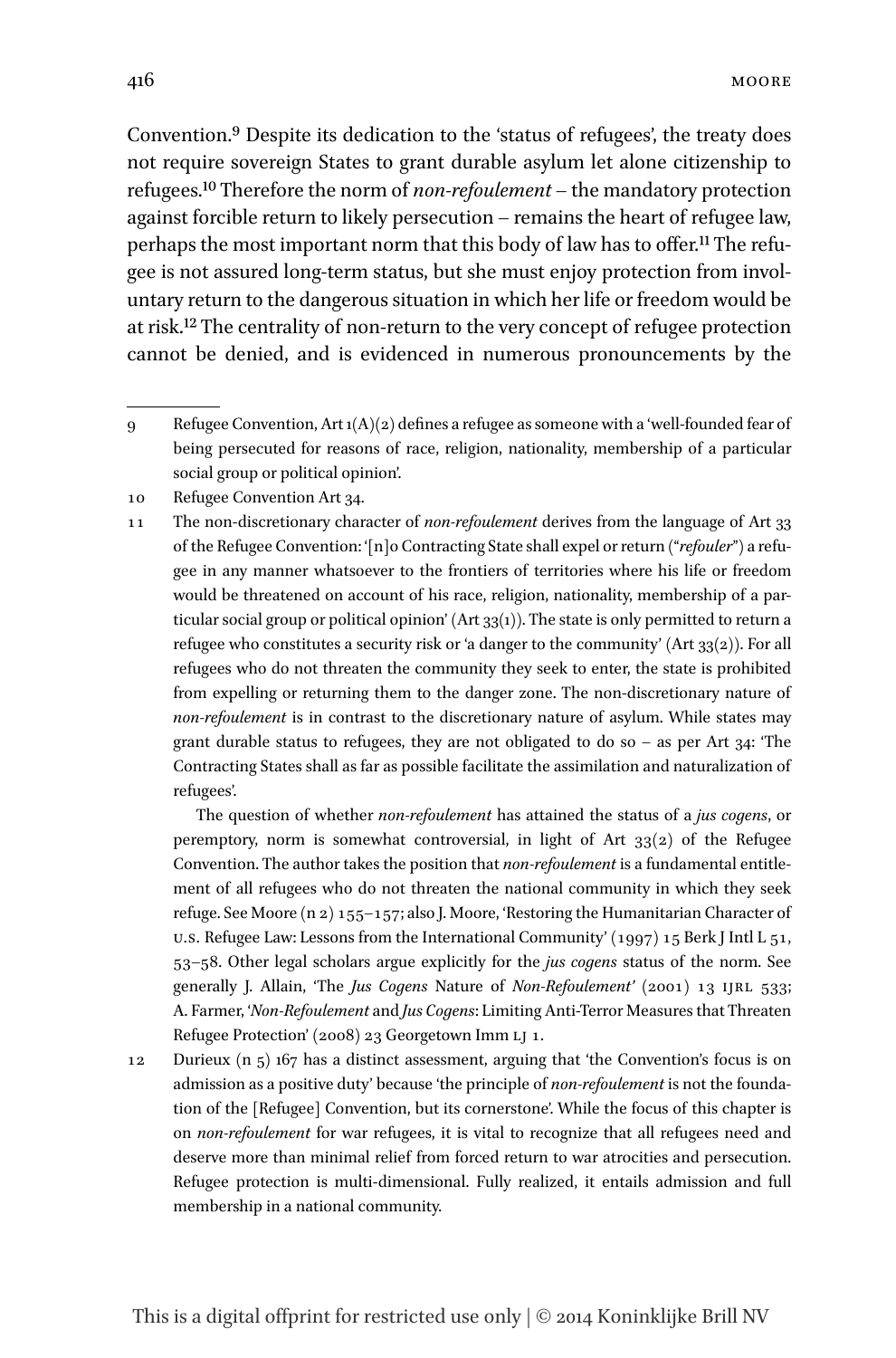Executive Committee of UNHCR emphasizing 'the fundamental importance of the principle of *non-refoulement*'.13

Our question is whether international refugee law extends the protection of *non-refoulement* to other fearful individuals who do not meet the 1951 Refugee Convention definition of a 'refugee'. Certainly the Convention itself does not explicitly refer to 'war refugees'. Nevertheless, the regional treaty dedicated to the protection of refugees on the African continent has expanded the refugee definition to encompass individuals displaced by armed conflict,<sup>14</sup> and includes such war refugees within the purview of its norm of *non-refoulement*.15 Moreover, on various occasions since 1959, the un General Assembly has mandated the un High Commissioner for Refugees to provide material assistance and legal protection for individuals in 'refugee-like' situations, including those displaced by both international and non-international armed conflicts.<sup>16</sup>

Thus, while treaty-based international refugee law remains focused on persecution-fleeing refugees, in certain regions of the world, and in the practice of international organizations, refugees from war are also deemed worthy of special legal protection. Because even the Refugee Convention does not ensure the right to durable asylum, the strongest entitlement to legal protection for war refugees, as for refugees who fear persecution, is the guarantee of *non-refoulement*. The claim that war refugees are entitled to freedom from forced return, despite their omission in explicit terms from the provisions of the Refugee Convention, is in accord with the inclusive spirit of its framers when the treaty was opened for signature in 1951:

<sup>13</sup> See Moore, 'Restoring the Humanitarian Character' (n 11) 56 and n 32, citing twenty-four separate Conclusions of the UNHCR Executive Committee over a fifteen-year period reminding states of their solemn responsibility to respect the norm of *non-refoulement*.

<sup>14</sup> Convention Governing the Specific Aspects of Refugee Problems in Africa, 10 September 1969, 1001 UNTS 45 (entered into force 20 June 1974) (African Refugee Convention) Art I(2) ('the term "refugee" shall also apply to every person who, owing to…events seriously disturbing public order…is compelled to leave…') It can easily be argued that an armed conflict is an event 'seriously disturbing public order', as in the chapter by Wood in this volume.

<sup>15</sup> African Refugee Convention Art  $I(3)$ : '(n)o person shall be subjected by a Member State to measures such as rejection at the frontier, return or expulsion…where his life, physical integrity or liberty would be threatened for the reasons set out in Art  $I(1)$  and  $(2)...$ .

<sup>16</sup> unga Resolution 1388 (XIV) 20 November 1959; unga Resolution 1673 (XVI) 18 December 1961; unga Resolution 3454 (XXX) 9 December 1975. The 1959 and 1961 resolutions charged unhcr with providing material assistance to those in 'refugee-like situations' who did not meet the Refugee Convention definition. The 1975 resolution went the further step of authorizing UNHCR to extend the legal mantle of protection to such individuals.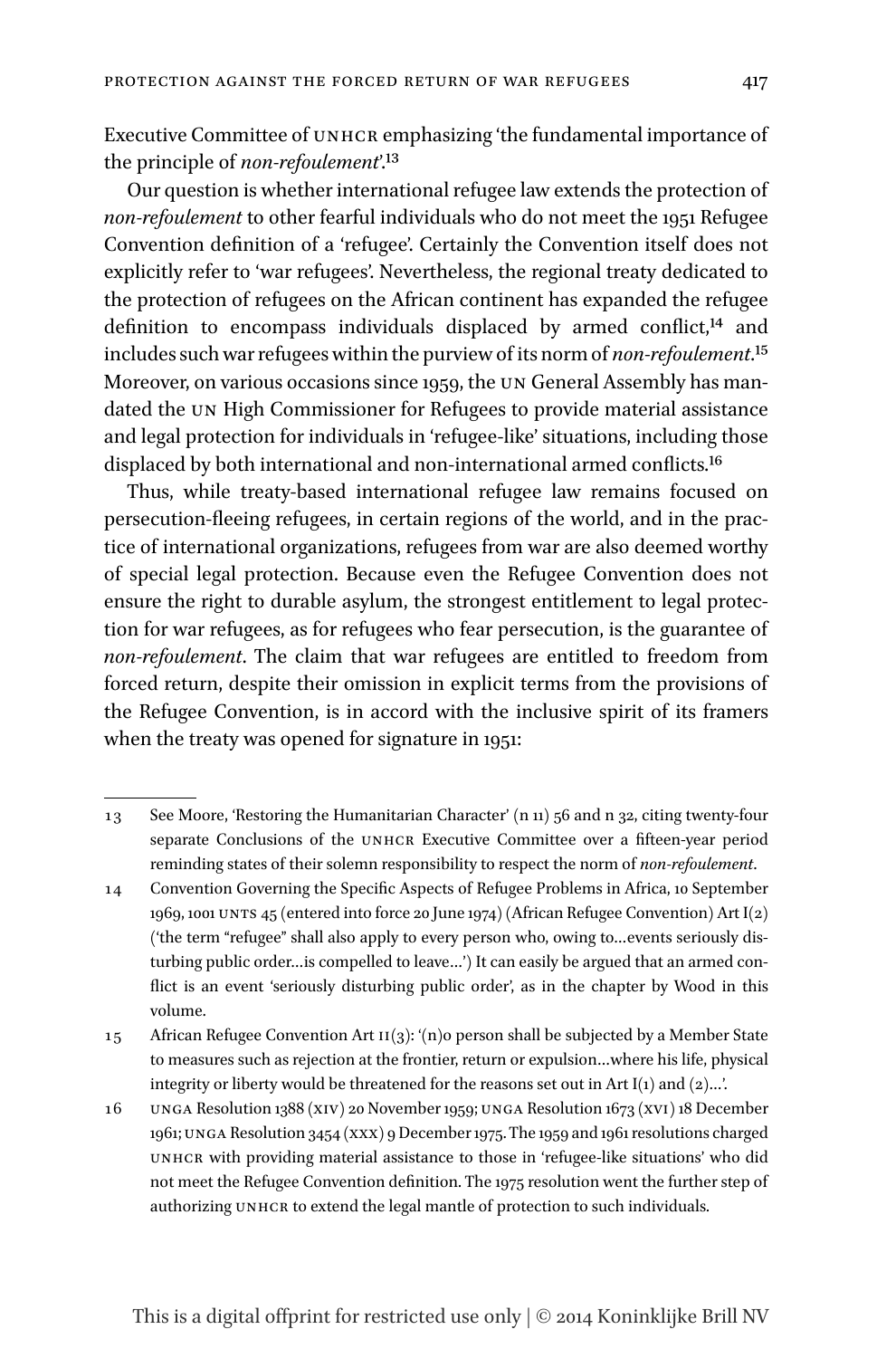#### THE CONFERENCE,

*Expresses* the hope that the Convention relating to the Status of Refugees will have value as an example exceeding its contractual scope and that all nations will be guided by it in granting so far as possible to persons in their territory as refugees and who would not be covered by the terms of the Convention, the treatment for which it provides.17

As international refugee law expands its zone of protection to encompass the plight of war refugees, international humanitarian law steps in to help define those survivors of war who are in need of protection from forced return. Like refugee law, the *jus in bello* is fundamentally concerned with the dignity and humane treatment of individuals who are vulnerable to the abusive exercise of power. Humanitarian *non-refoulement* thus becomes another means by which IHL may shield non-combatants from the brutality of armed conflict.

#### **1.2** *Humanitarian Law*

International humanitarian law, the *jus in bello*, governs the conduct of armed conflict, and protects persons *hors de combat*, including wounded soldiers and sailors, prisoners of war and civilians. Just as 20th century refugee law had its precursors in the ancient traditions of sanctuary from persecution, 20th century humanitarian law built upon principles of humanity in war dating from the time of Grotius.18 The modern rules of ihl, known as 'the law of Geneva', are codified in the four Geneva Conventions of 1949 and their two Additional Protocols of 1977.19 While there is no explicit reference to *non-refoulement* of

<sup>17</sup> Refugee Convention, Annex I, Excerpt from the Final Act of the United Nations Conference of Plenipotentiaries on the Status of Refugees and Stateless Persons, 189 UNTS 137 (Refugee Convention Annex I).

<sup>18</sup> Moore (n 2) 45–46 and n 9.

<sup>19</sup> Alongside the Fourth Geneva Convention (n 1) see: Geneva Convention (No. I) for the Amelioration of the Condition of the Wounded an Sick in Armed Forces in the Field, 12 August 1949, 75 UNTS 31 (entered into force 21 October 1950); Geneva Convention (No. II) for the Amelioration of the Condition of Wounded, Sick and Shipwrecked Members of Armed Forces at Sea, 12 August 1949, 75 UNTS 85 (entered into force 21 October 1950); Geneva Convention (No. III) Relative to the Treatment of Prisoners of War, 12 August 1949, 75 UNTS 135 (entered into force 21 October 1950); Protocol Additional to the Geneva Conventions of 12 August 1949, and Relating to the Protection of Victims of International Armed Conflicts, 8 June 1977, 1125 UNTS 3 (entered into force 7 December 1978) (Protocol I); Protocol Additional to the Geneva Conventions of 12 August 1949, and Relating to the Protection of Victims of Non-International Armed Conflicts, 8 June 1977, 1125 UNTS 609 (entered into force 7 December 1978) (Protocol II).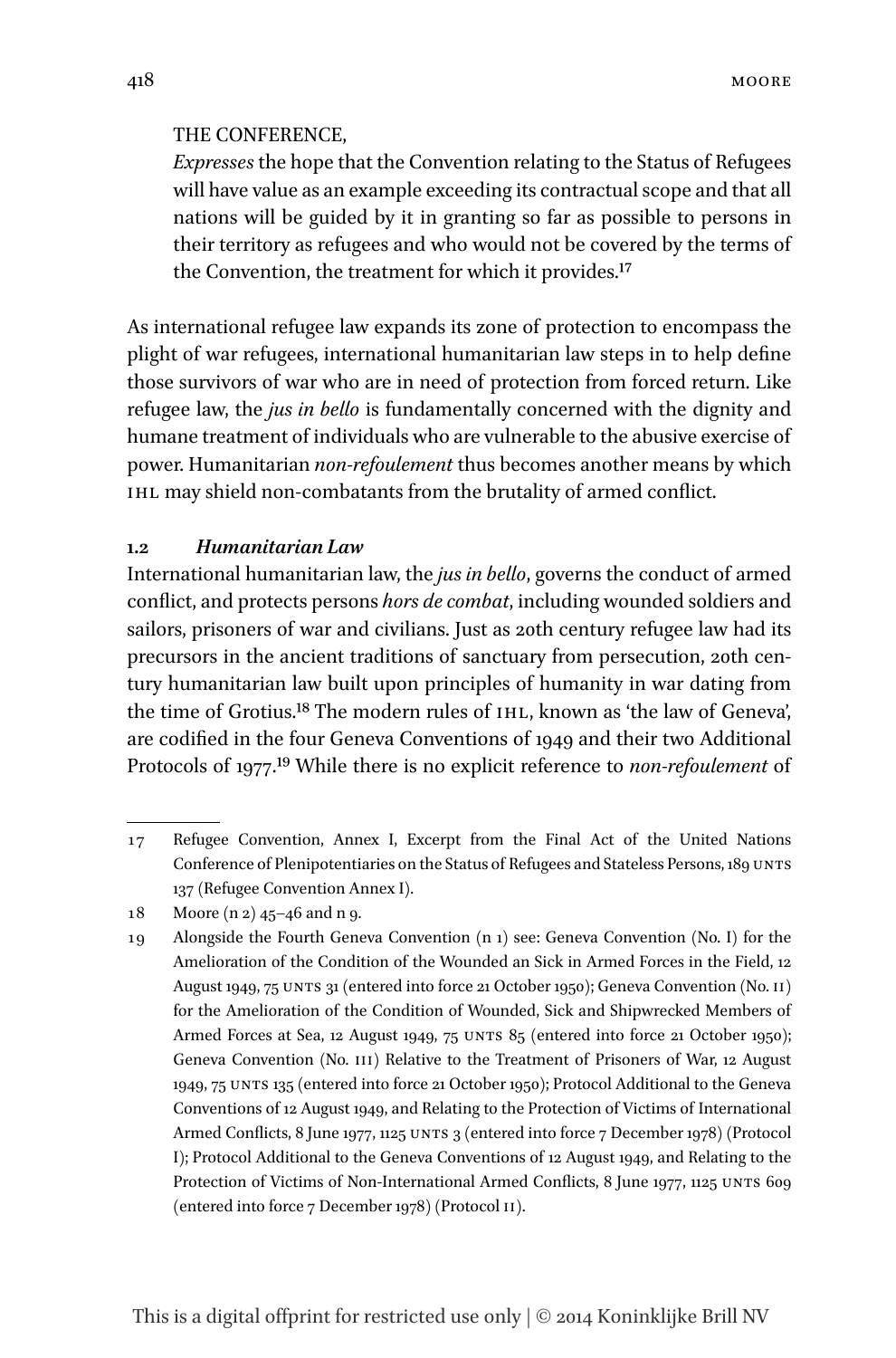war refugees in the Geneva Conventions, the prohibition against the forced return of individuals displaced by both international and non-international armed conflicts can be derived from certain treaty provisions, and more importantly from the customary principles of international humanitarian law, which underlie the treaties themselves.20

Starting with the Fourth Geneva Convention, which concerns the protection of civilians in wartime, Article 147 of that treaty defines 'unlawful deportation or transfer' of a 'protected person' as a 'grave breach' of the Convention.<sup>21</sup> The reference to 'unlawful deportation' may be a thin reed on which to hang the norm of humanitarian *non-refoulement*, however. First of all, the Fourth Geneva Convention, like its three sister treaties, applies mainly to international armed conflict, whereas humanitarian *non-refoulement* protects individuals displaced by all sorts of armed conflict, including internal or 'civil' wars. Second, 'protected persons' are defined in Article 4 of the treaty to comprise individuals 'in the hands of a Party to the conflict or Occupying Power' rather than individuals seeking refuge in a country outside the zone of conflict.<sup>22</sup> Nevertheless, the Article 147 reference to unlawful deportation must be read in the spirit of the Convention as a whole. In this regard, the opening provisions of all four Geneva Conventions set the tone for an expansive interpretation of signatory obligations, and one that would prohibit both direct and indirect violations of the treaty by a State party.

In particular, Article 1 of the Fourth Geneva Convention, common to all four Geneva Conventions, provides that the 'High Contracting Parties undertake to respect and to ensure respect for the present Convention in all circumstances'.<sup>23</sup> The Article 1 obligation to 'respect and ensure respect for' the Fourth Geneva Convention encompasses two sets of duties. First, a party to the Fourth Geneva Convention must 'respect' the treaty by honoring its provisions and refraining from any direct violations. Second, that party must 'ensure respect for' the treaty by positively influencing conduct by other actors in accord with its provisions. Thus, under its primary duties a State cannot commit atrocities against civilians, and under its secondary duties the State cannot take actions that facilitate or tolerate the commission of atrocities by other actors. 24 The forced

<sup>20</sup> See generally Moore (n 3) 11–46.

<sup>21</sup> Geneva Convention No. IV Art 147. See the chapter by Cantor in this volume for commentary.

<sup>22</sup> Ibid, Art 4.

<sup>23</sup> Ibid, Art 1.

<sup>24</sup> In fact, the 'ensure respect' language of the Art 1 of the Fourth Geneva Convention could also imply an affirmative duty on the part of State signatories to *stop* wartime atrocities by other actors. Thus a lesser duty to refrain from actions that would *facilitate* future war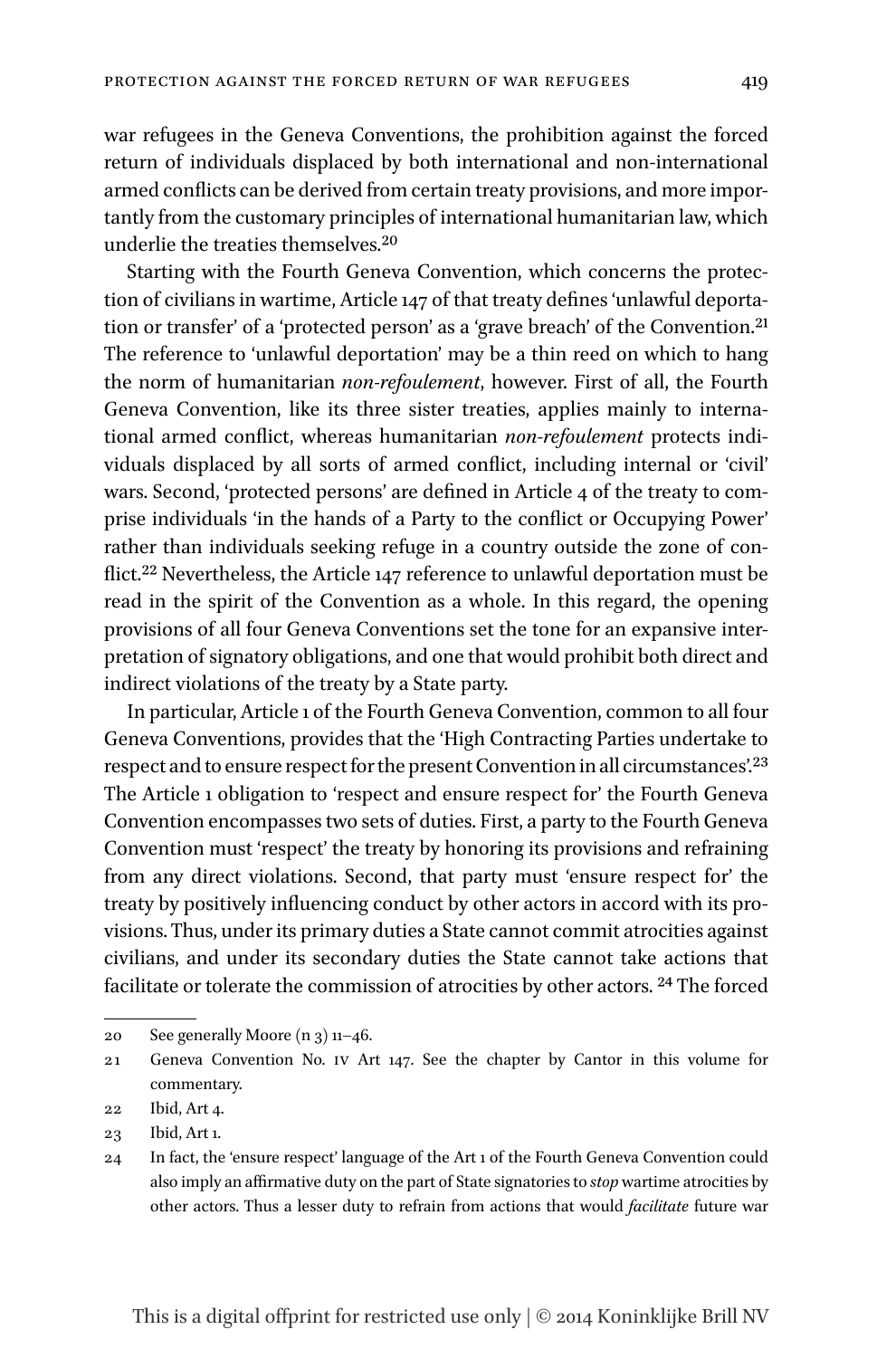return of civilians, by a signatory, to a war in which civilians are the intentional or indiscriminate targets of military attack, would facilitate the commission of future atrocities. Thus humanitarian *non-refoulement*, which protects civilians from forced return to a situation of widespread war crimes, is required by the spirit of Article 1 of the Fourth Geneva Convention, an argument further developed by Ruvi Ziegler in his chapter on Common Article 1 of the Geneva Conventions.25

While the signatory State's obligation to 'ensure respect' for the Geneva Conventions is an important basis for limiting its prerogative to deport individuals from its territory, Article 1 of the Geneva Conventions does not operate in a normative vacuum. Rather, the customary principles that gave rise to the law of Geneva are an equally vital source from which to derive and define the norm of humanitarian *non-refoulement*. In his influential study of customary international humanitarian law, Jean Pictet identified several tiers of principles underlying the Geneva Conventions, which 'are rooted in the custom of peoples, from which none may depart'.26 As he explained, many of these principles 'existed, potentially, before the conclusion of the agreement, as an expression of international custom. The principles can therefore be said to have come before the law, and to govern it after codification'.<sup>27</sup>

Pictet's distillation of the age-old norms of customary humanitarian law is painstaking and precise. First he identifies 'fundamental principles', which include the basic 'principle of the law of Geneva: persons placed *hors de combat* and those not directly participating in hostilities shall be respected, protected and treated humanely'.28 From there he proceeds to 'common principles', which encompass the 'principle of security, in accordance with which every individual has a right to personal safety'.<sup>29</sup> This principle comprises the prohibition against deportations, specifically when undertaken as a means of reprisal.30 Finally, Pictet identifies 'principles specifically applicable to war victims', and among these he concludes with the 'principle…of protection: the State

crimes by third parties is a relatively conservative interpretation of the 'ensure respect' obligation.

<sup>25</sup> In his contribution to this volume, Ziegler explores the 'ensure respect' language of Art 1 as a basis for claiming a duty on the part of non-belligerent states to refrain for returning refugees to the risks associated with armed conflict.

<sup>26</sup> J.S. Pictet, *Humanitarian Law and the Protection of War Victims* (Henry Dunant Institute 1975) 28.

<sup>27</sup> Ibid, 27.

<sup>28</sup> Ibid, 28, 33.

<sup>29</sup> Ibid, 34, 42.

<sup>30</sup> Ibid, 42.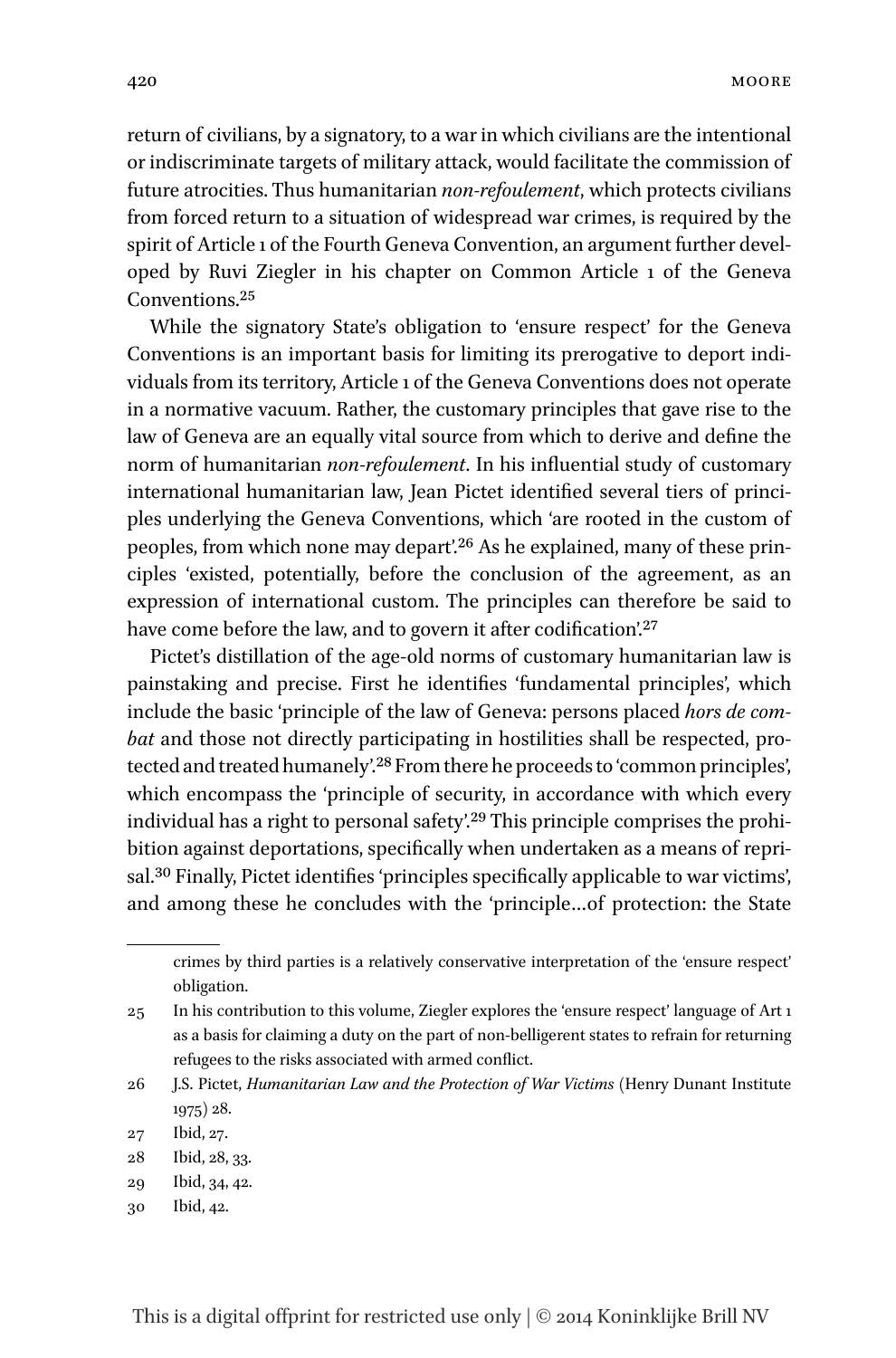must ensure the national and international protection of persons who have fallen into its power'.<sup>31</sup>

Collectively, Pictet's principles of humanity, safety and state protection establish a broad and deep foundation for the customary norm of humanitarian *non-refoulement*. Protection from forced return helps prevent future violations of the *jus in bello*, guarding against the inhumane treatment of civilians. It likewise creates some measure of security and safety not available in the zone of conflict. But most importantly, humanitarian *non-refoulement* is an expression of the State's obligation to protect individuals within its power from prospective violations of humanitarian law. Even if Pictet was envisioning state protection primarily in terms of those states party to the conflict, there is nothing in his conception that limits the customary ihl principle of protection to States engaged in armed conflict, or occupying foreign territory. A broader understanding of protection would extend to all States that exercise jurisdiction over war-affected individuals.

Humanitarian *non-refoulement* is also demonstrated in state practice, including the immigration policy of the United States. In 1990, the us Immigration and Nationality Act was amended to give the Attorney General (now the Secretary of Homeland Security) the discretion to accord members of certain national groups 'temporary protected status' (TPS) and relief from deportation based on conditions of unrest in the country of origin.32 One basis for the extension of tps is the finding that 'there is an ongoing armed conflict within the state and, due to such conflict, requiring the return of aliens who are nationals of that state to that state (or to the part of the state) would pose a serious threat to their personal safety'.33 In 2013, nationals of eight different countries enjoy TPS in the United States, namely El Salvador, Haiti, Honduras, Nicaragua, Somalia, Sudan, South Sudan, and Syria.<sup>34</sup> The US provision of temporary protected status and relief from deportation to individuals who have fled to its shores to escape war-related violence and danger illustrates the norm of humanitarian *non-refoulement* at work.

International refugee law and IHL dovetail in the norm of protecting war refugees from forced return to armed conflicts characterised by indiscriminate

<sup>31</sup> Ibid, 44, 47.

<sup>32</sup> 8 USC 1254a.

<sup>33 8</sup> USC 1254a(b)(1)(A).

<sup>34</sup> U.S. Citizenship and Immigration Services, 'Temporary Protected Status' fact sheet [<www](http://www.uscis.gov/humanitarian/temporary-protected-status-deferred-enforced-departure/temporary-protected-status) [.uscis.gov/humanitarian/temporary-protected-status-deferred-enforced-departure/](http://www.uscis.gov/humanitarian/temporary-protected-status-deferred-enforced-departure/temporary-protected-status) [temporary-protected-status>](http://www.uscis.gov/humanitarian/temporary-protected-status-deferred-enforced-departure/temporary-protected-status) accessed 1 March 2014. In addition to armed conflict, tps can be extended on the basis of natural disaster, health epidemic, or other extraordinary and temporary circumstances (see 8 USC 1254a(b)(1)(B)).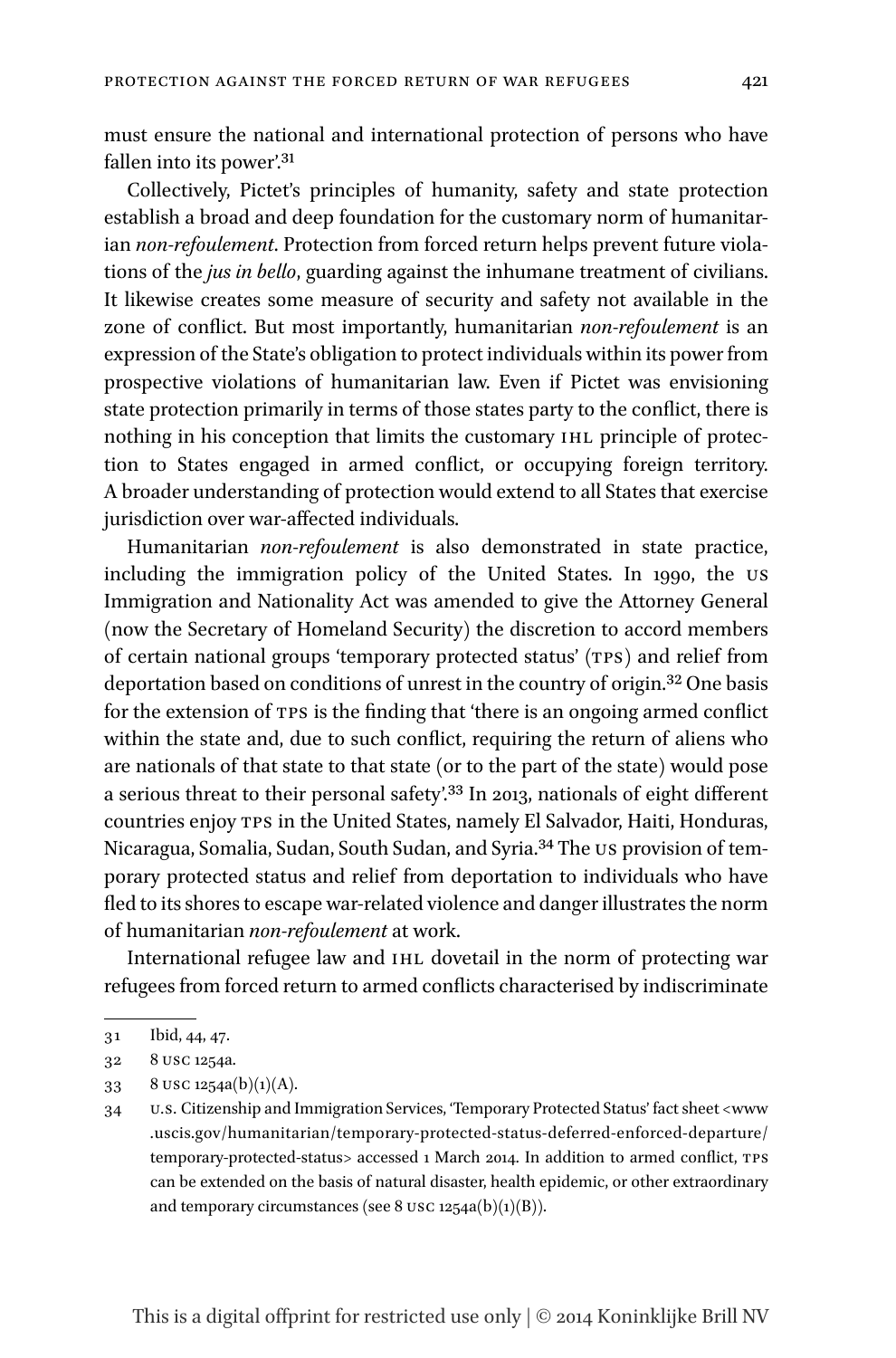attacks on the civilian population.35 At the same time, the concept of humanitarian *non-refoulement* is grounded in two additional and very important foundational principles of the un Charter itself: the prevention of genocide and the elimination of crushing global poverty. Today, these two principles are addressed in two interrelated global campaigns: the Responsibility to Protect and the Millennium Development Goals, which are the subjects, respectively, of the two remaining sections of this chapter.

#### **2 Humanitarian** *Non-Refoulement* **as a Component of the Responsibility to Protect**

The Responsibility to Protect  $(R_2P)$  is a call to state action to defend human dignity in the face of war crimes, crimes against humanity and genocide. In one sense, R2P is a modern iteration of the older norm of humanitarian intervention,36 but one which emphasises prevention and non-militarised

<sup>35</sup> This chapter does not focus on the precise definitions of international and noninternational armed conflict, or even the difficulties in identifying and distinguishing between the various forms of armed conflict. Nevertheless, as food for thought and further scholarly exploration, it is important to suggest the potential applications of humanitarian *non-refoulement* to situations of widespread violence, insecurity and displacement that not all observers would identify as 'armed conflict'. Examples might be the forced relocation of populations by security forces (to facilitate mineral extraction by private firms, for example) or the terror and displacement provoked by a militarized response to the narcotics trade (such as the 'narco wars' in Mexico). Interestingly, while humanitarian *non-refoulement* classically applies in civil war situations, it need not be so limited. In fact, the oau Refugee Convention, the one refugee treaty that explicitly extends the protection of *non-refoulement* to non-1951 Convention refugees, recognizes that refugees also include those displaced by 'events seriously disturbing public order'. For a fuller discussion of the nature of armed conflict, and the outer reaches of the typology of armed conflict, see generally Moore (n 2).

<sup>36</sup> While disputed by strict constructionists of the un Charter's general prohibition against the use of force, a purported customary norm of 'humanitarian intervention' has been cited from time to time, particularly to justify a State's armed intervention in a neighboring country on the basis of a claimed intention to stop crimes against humanity. The historical record reveals two cases of alleged humanitarian intervention in 1978: Vietnam's invasion of Cambodia to stop Khmer Rouge atrocities against civilians; and Tanzania's invasion of Uganda to stop the brutal policies of Idi Amin. See Moore (n 2) 50; compare Charter of the United Nations, 26 June 1945, 1 UNTS xvi (entered into force 24 October 1945) (UN Charter) Art  $2(4)$ : 'All Members shall refrain in their international relations from the threat or use of force against the territorial integrity or political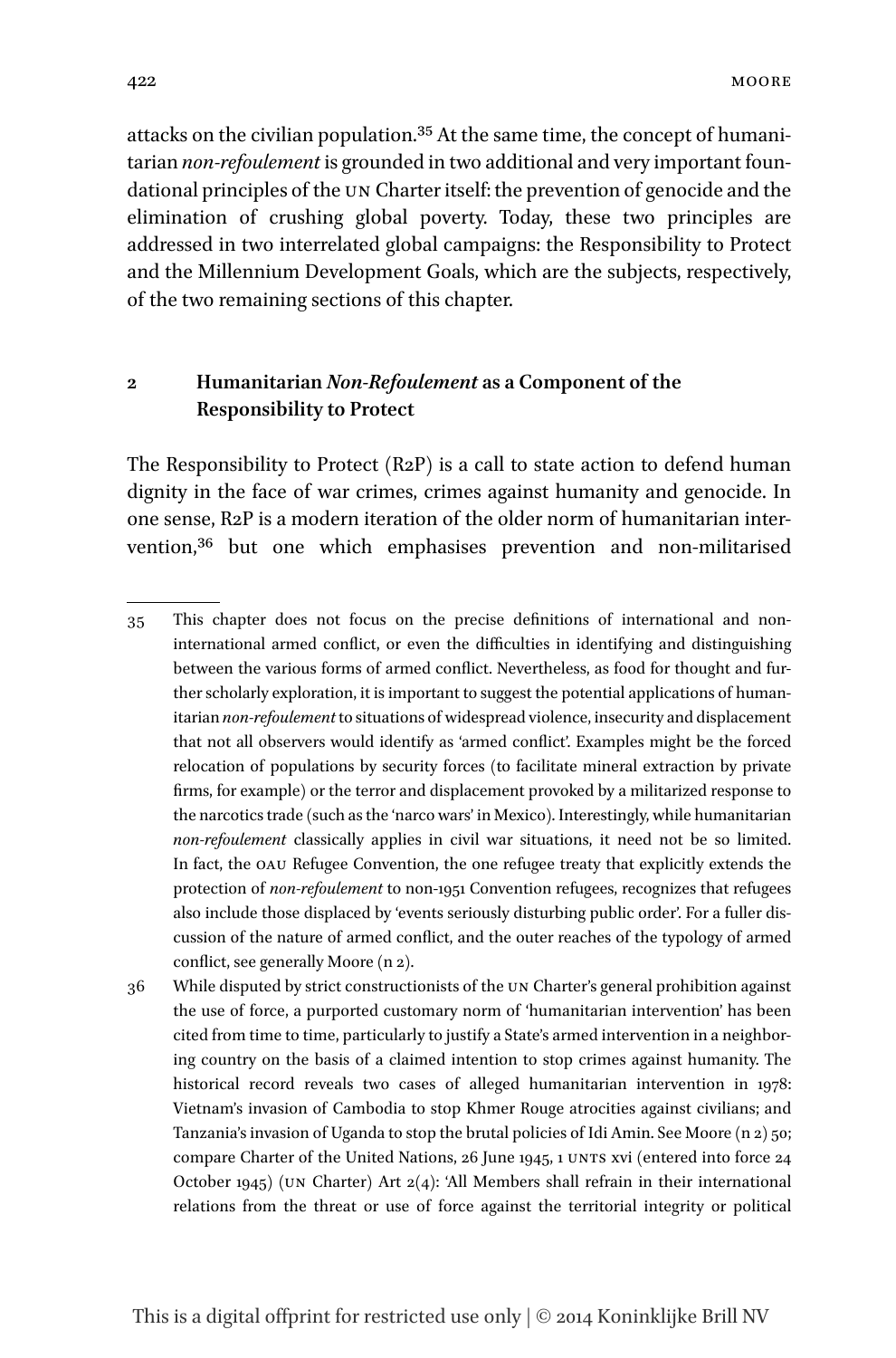responses to widespread attacks on communities. It flows from the un Charter's pledge 'to save succeeding generations from the scourge of war, which twice in our lifetime has brought untold sorrow to mankind, and to reaffirm faith in fundamental human rights, in the dignity and worth of the human person…'37 The contemporary usage of the term 'Responsibility to Protect' emerged from a publication by that name presented by the International Commission on Intervention and State Sovereignty, whose authors called for standards to govern 'intervention on human protection grounds'.<sup>38</sup> Former UN Secretary General Kofi Annan promoted the concept of R2P to the General Assembly in his 2005 report 'In Larger Freedom', and 150 members of the unga endorsed it that same year.<sup>39</sup> R<sub>2</sub>P has not yet been enshrined in a UN Security Council resolution nor has it been codified by regional or international treaty. Whether R2P attains the status of customary law will depend on the extent to which States act in accordance with it, out of a sense of legal obligation.

R2P is a controversial idea, in part because it is sometimes misperceived as a state prerogative or obligation to use force to stop massive human rights violations. Focusing exclusively on military intervention, however, is an impoverishment of the vision of R2P. As articulated by Edward Luck, un Secretary General Ban Ki-Moon's special advisor on R2P, the concept starts by affirming the State's responsibility to protect the human dignity of people on its territory; secondly, it encourages the State to seek help from other countries in meeting its human rights obligations; from there, R2P requires other nations to step in to provide life-saving assistance when the State cannot do so on its own; and only as a last resort does R2P contemplate military action.40

The Responsibility to Protect entails both preventive as well as reactive measures, and contemplates state interventions that are socio-economic as much as military in nature. In fact, the most ambitious aspect of R2P may be its socio-economic imperative: countries outside the zone of conflict are called upon to feed, shelter and provide medical care to victims of crimes against

independence of any state or in any other manner inconsistent with the Purposes of the United Nations'.

<sup>37</sup> un Charter, Preamble.

<sup>38</sup> See International Commission on Intervention and State Sovereignty (iciss) *The Responsibility to Protect* (December 2001) [http://www.responsibilitytoprotect.org/index](http://www.responsibilitytoprotect.org/index.php/about-rtop/core-rtop-documents) [.php/about-rtop/core-rtop-documents](http://www.responsibilitytoprotect.org/index.php/about-rtop/core-rtop-documents) accessed 29 April 2014.

<sup>39</sup> K. Annan, *In Larger Freedom: Towards Development, Security and Human Rights for All* (2005) para 125<http://www.un.org/en/events/pastevents/inlargerfreedom.shtml>accessed 29 April 2014; see also unga Resolution 60/1 (24 October 2005) A/RES/60/1; Moore (n 2) 51–52.

<sup>40</sup> See 'An idea whose time has come – and gone?' (23 July 2009) The Economist [<http://](http://www.economist.com/node/14087788) [www.economist.com/node/14087788>](http://www.economist.com/node/14087788) accessed 1 March 2014.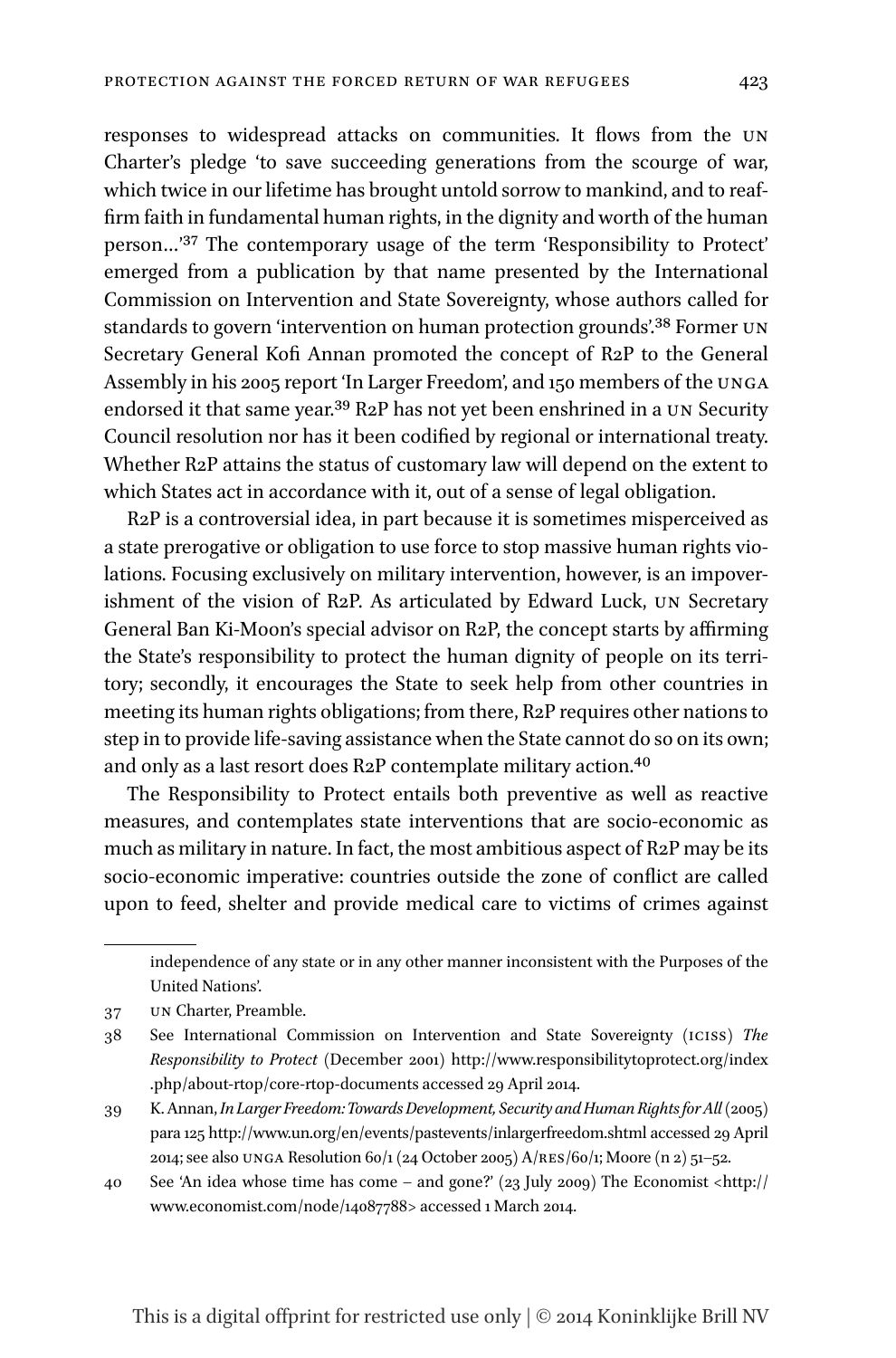humanity. In the end, the greater challenge in implementing R2P is the economic burden it asks industrialised states to assume, rather than the military liberties it allows them to take.

Certainly R2P conjures the notion of state intervention in another country, with or without its invitation. But less appreciated is the obligation of the 'protecting State' to respond to the needs of displaced people within that State's own borders. The Responsibility to Protect is not inherently a challenge to the territorial sovereignty of the State embroiled in conflict: its focus is on the individuals in need of protection and not the geographical locus of protection. In this sense the obligation to provide life-saving assistance covers victims of widespread violence who have fled the zone of conflict just as it concerns those still caught in the danger zone. In fact, R2P's preference for non-invasive action is demonstrated in its spectrum of protective alternatives, which begins with state self-help and state-invited outside assistance and only exceptionally proceeds to uninvited or imposed actions. Given this continuum, the provision of life-saving shelter and relief from deportation in a country of potential asylum should precede the contemplation of military and other forms of direct intervention on the territory of the conflicted State itself.<sup>41</sup>

Humanitarian *non-refoulement*, or relief from deportation to indiscriminate military violence, is a modest way for States outside the immediate region of conflict to begin implementing their 'responsibility to protect'. The State provides protection, within its own domestic legal system, to those individuals who have made it to its shores, alongside any resources it expends to transport tents and foodstuffs, medicine and other material assistance to larger numbers of war-affected people still on the ground in the conflicted region. The sheltering State joins forces with those who have by their own agency left the conflict zone, helping them by the simple virtue of not expulsing or forcing them to return to the very danger they fled.

41 Barbour and Gorlick, in their 2008 article on the challenge of implementing the Responsibility to Protect, confront the 'mischaracterization of R2P as nothing more than military intervention'. They argue that 'the grant of asylum and other protection measures are a good starting point to enacting R2P as they are devoid of the controversy surrounding military intervention' (B. Barbour and B. Gorlick, 'Embracing the "Responsibility to Protect": A Repertoire of Measures Including Asylum for Potential Victims' (2008) 20 IJRL 533, 536). Barbour and Gorlick cite P. Bertrand, former Director of the UNHCR New York Office, who queried in 2007, 'Would it not be logical to propose that, at a very minimum, the R2P agenda be construed as encompassing states responsibility to provide asylum to victims and/or potential victims of genocide and mass atrocities?' (ibid, 564 and n 143). Humanitarian *non-refoulement*, like asylum, falls within a class of victim-centered, preventive approaches to implementing the Responsibility to Protect.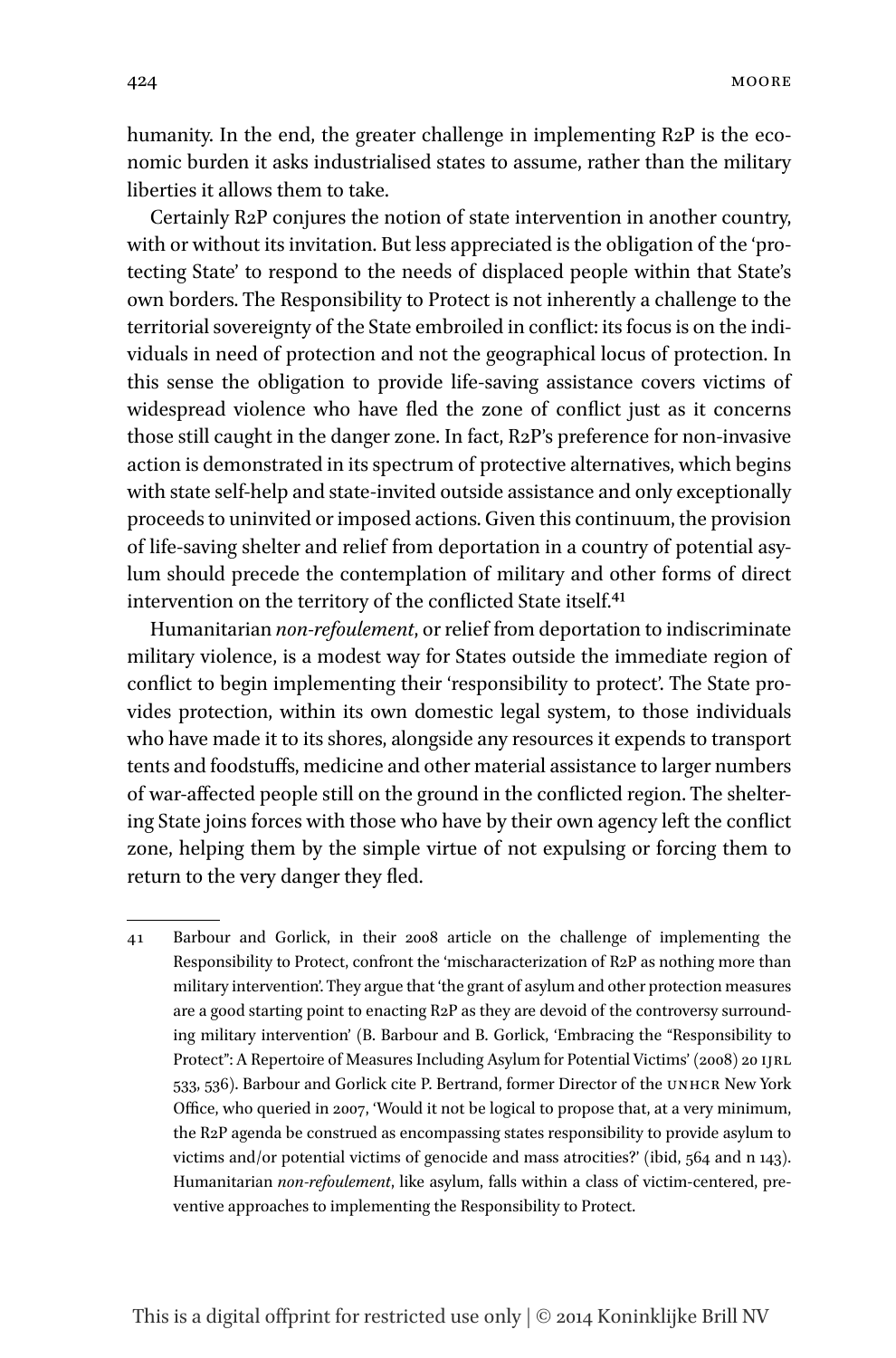Relief from removal or deportation is often conceived as an act of grace or discretion by a State, when in fact it is a matter of state obligation in multiple situations. *Non-refoulement* is imperative when the individual has a wellfounded fear of persecution, under international refugee law; and when the individual flees widespread violations of the laws of war, under international humanitarian law. Arguably, under the mandate of R2P, *non-refoulement* is also imperative when individuals flee crimes against humanity and massive human rights abuses. In addition to these three contexts, humanitarian *non-refoulement* has yet another protective dimension, which springs from state responsibility to address the root causes of armed conflict throughout the world, including entrenched poverty, socio-economic inequality and underdevelopment.

#### **3 Humanitarian** *Non-Refoulement* **and the Millennium Development Goals**

Humanitarian *non-refoulement* is not customarily discussed in the context of the Millennium Development Goals (MDGs). *Non-refoulement* is an emergency measure, undertaken in the face of violence and repression, whereas the MDGs are protracted responses to global socio-economic problems long in the making and longer in their resolution. Nevertheless, humanitarian *non-refoulement* is precisely the kind of pragmatic response to human suffering that the MDGs will require for their successful implementation. The roots of war, oppression and poverty are deeply entwined, and protecting and assisting victims of war is an essential pathway towards enhanced social wellbeing and meaningful conflict prevention around the globe. Before evaluating humanitarian *nonrefoulement* as a component of the MDGs, however, it is important to address the reality of socio-economic misery throughout the world, and to explore the linkages between underdevelopment and war. This discussion starts with an exploration of the term 'development' itself.

#### **3.1** *The Human Development Gap and Armed Conflict*

The United Nations has attempted to quantify the concept of development through various specific indices of human security. As of 2010, the un Development Programme (UNDP) designated 86 of the 194 members of the United Nations as 'developing countries' and, within that subset, identified 49 as the 'least developed countries'  $(LDCs)$ .<sup>42</sup> In the LDCs over 50% of the

<sup>42</sup> un Development Programme, UNDP Human Development Report for 2010 (2010) 227 [http://hdr.undp.org/en/content/human-development-report-2010 a](http://hdr.undp.org/en/content/human-development-report-2010)ccessed 29 April 2014.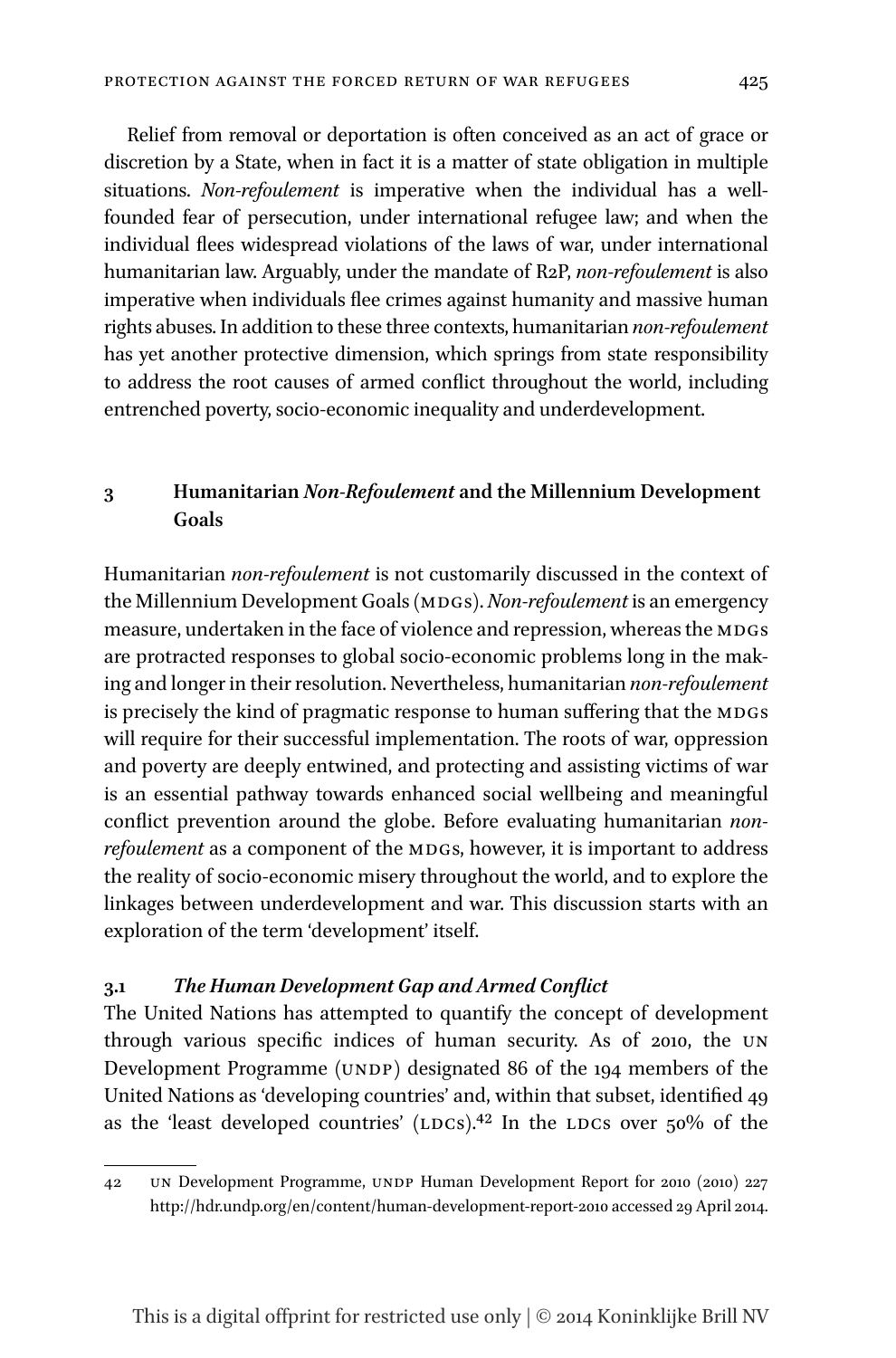population lives in extreme poverty, meaning they subsist on \$1.25 per day or less.<sup>43</sup> Generally, LDCs are characterised by a very modest per capita share of national income, a low level of adult literacy, and a high level of hunger and food insecurity.44 They are also notable for high levels of military violence.45

In addressing socio-economic conditions around the world, UNDP seeks to rank particular nations in terms of their overall levels of 'human development'. Human development is defined in terms of several factors, the most significant being life expectancy, years of schooling and gross national income (GNI) per capita. Worldwide, the mean life expectancy is 69.3 years, average years in school are 7.4 and GNI per capita is \$10,631.<sup>46</sup> The corresponding figures for the least developed countries are 57.7 years life expectancy, 3.7 years in school, and \$1393 GNI per capita.<sup>47</sup> The gap in human security between the Global South and the world as a whole is stark from this statistical perspective: over 10 years less in life expectancy, half the years of primary education, and only 15% of the gross national income per capita.

Socio-economic inequality is even greater if we compare human security indicators in the Global South to those prevailing among the world's richest countries. In the industrialised North, life expectancy is 80 years, years of education average at 11 years, and the mean GNI per capita is nearly  $$40,000$ .<sup>48</sup> Considering these statistics, the human security divide is breathtaking: on average people in the least developed countries live 20 years less, they stay in school for one third of the time, and their GNI per capita is 97% lower than their counterparts in the Global North.

In addition to their daunting prospects in terms of life expectancy, access to education and share of national income, people living in the least developing countries are much more likely to experience the violence of war than their peers in the Global North. un statistics graphically demonstrate the correlation between war and poverty: the likelihood of armed conflict in industrialised countries for the period between 1997 and 2006 was 1.6 percent, whereas

- 46 undp Development Report (2010) 146.
- 47 Ibid.
- 48 Ibid, 227.

<sup>43</sup> United Nations Conference on Trade and Development, 'Poverty Reduction and Progress Towards MDGs in the LDCs: Encouraging Signs But Much Remains to Be Done', Least Developed Country Series, No. 20/E, May 2011 [<http://unctad.org/en/docs/presspb20118](http://unctad.org/en/docs/presspb20118_en.pdf) [\\_en.pdf>](http://unctad.org/en/docs/presspb20118_en.pdf) accessed 1 March 2014. In 2007, 52.8% of the population of the world's least developed countries was living at or below the \$1.25 extreme poverty line.

<sup>44</sup> Moore (n 2) 78.

<sup>45</sup> See footnote 47 below and related text.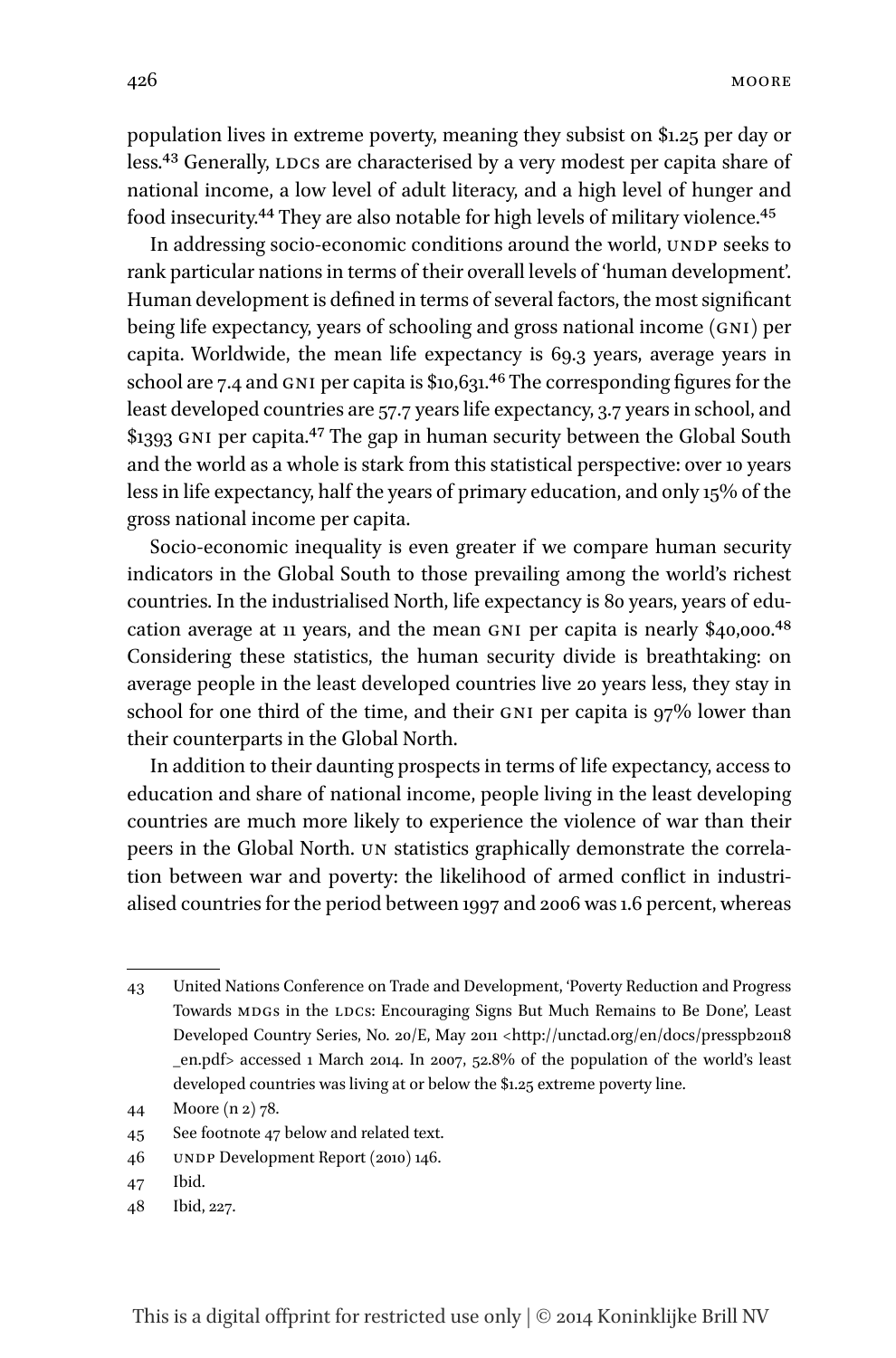it was 38.7 percent among the least developed countries.<sup>49</sup> These numbers suggest that narrowing the development gap will promote conflict resolution, just as assisting victims of war will enhance socio-economic development.

## **3.2** *Combating Global Poverty, Hunger and War through Global Partnership*

A call for action to address the gaping wealth divide between the industrialised world and the Global South is rooted in the un Charter itself, whose Preamble calls on member States 'to employ international machinery for the promotion of the economic and social advancement of all peoples'. In 2000, fifty-five years after the entry into force of the un Charter, the un General Assembly promulgated the Millennium Development Goals (MDGs), which established benchmarks and timelines for achieving eight specific objectives of the United Nations in the area of socio-economic justice.50 Alongside (1) poverty and hunger alleviation, (2) public education promotion, reductions in  $(3)$  infant mortality and  $(4)$  maternal mortality,  $(5)$  increased gender equity, (6) lessening of AIDS infection rates, and  $(7)$  progress towards environmental sustainability, the Millennium Development Declaration called upon the member States of the United Nations to establish (8) 'a global partnership for development'.51

As set by the Millennium Declaration, the first Millennium Development Goal is a pledge to reduce the global rates of extreme poverty and food insecurity to half of their 1990 levels by 2015.<sup>52</sup> People living in extreme poverty are defined by the Millennium Declaration as those who strive to meet their basic needs with \$1 per day or less (the extreme poverty line has since been set at \$1.25 per day). The global poverty rate has been cut substantially, from 47% in 1990, to 24% in 2008, and, if current trends continue, will be at just below 16%

<sup>49</sup> J. Siebert, 'Addressing Armed Violence in Development Programming', (2008) 29 Ploughshares Monitor 1 <http://www.ploughshares.ca/libraries/monitor/monmo8e.pdf> accessed 1 March 2014.

<sup>50</sup> See United Nations Millennium Declaration, unga Resolution 55/2 (A/55/L.2) September 8, 2000, para 19 [<www.un.org/millennium/declaration/ares552e.pdf>](http://www.un.org/millennium/declaration/ares552e.pdf) accessed 29 April 2014.

<sup>51</sup> In more specific terms, the Millennium Declaration sets eight specific benchmarks to reach by 2015: (1) a one-half reduction in extreme poverty and hunger: (2) universal primary education; (3) the promotion of gender equity; (4) a two-thirds reduction in infant mortality; (5) a three-quarter reduction in maternal mortality; (6) progress in combating  $HIV/ AIDS$ ; (7) greater environmental sustainability; and (8) the establishment of a global partnership for development (ibid).

<sup>52</sup> Ibid, para 19.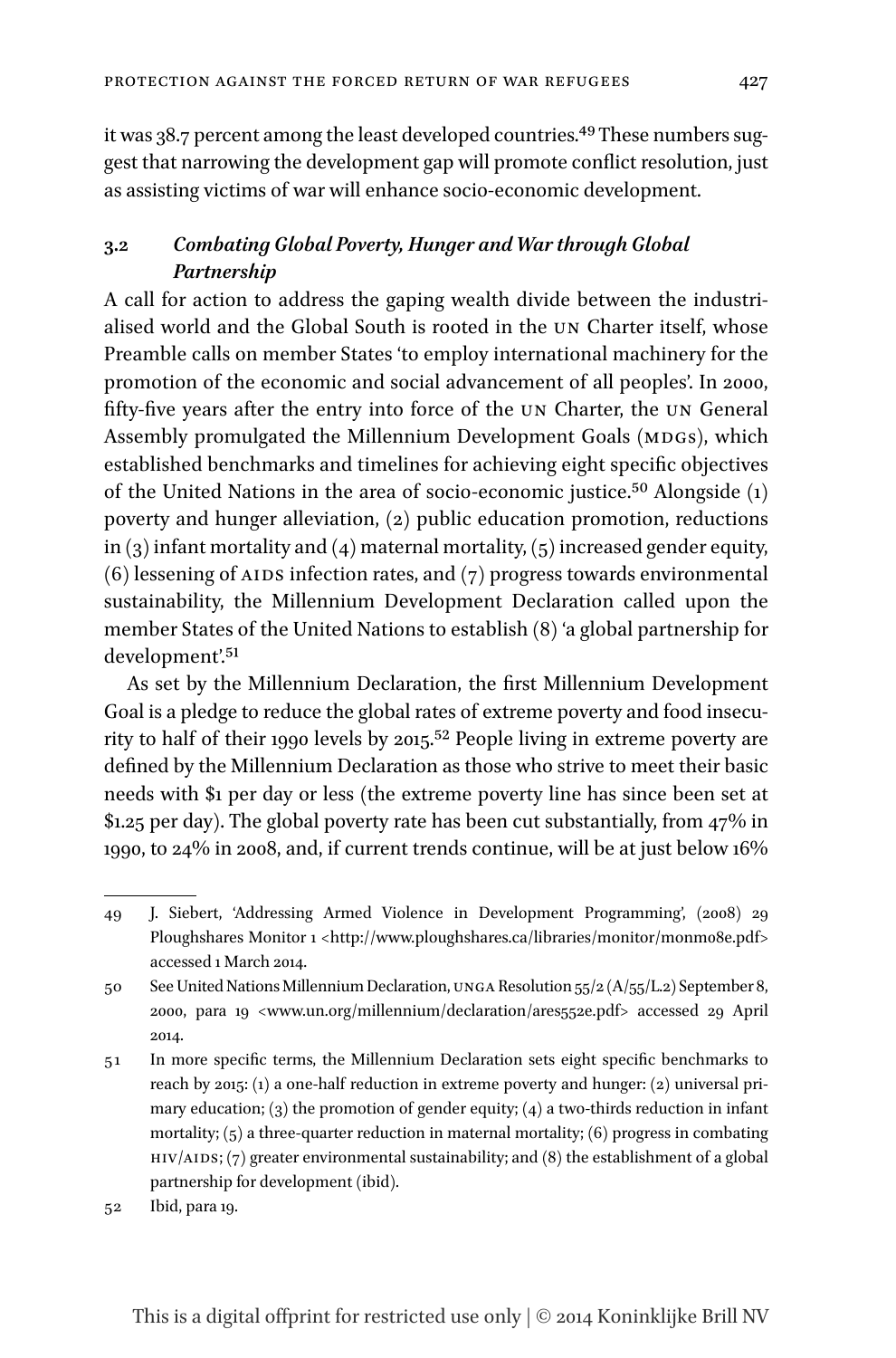by 2015.53 Based on these statistics, the goal of slashing extreme poverty by 50% will soon be met. Nevertheless, progress in poverty alleviation has been uneven across the various regions of the world, and poverty rates in the Global South have not fallen as fast as global rates. In Africa, for example, where the regional poverty rate was 25% higher than the global rate in 1990, the regional rate is projected to be twice the global rate by 2015.<sup>54</sup>

Food insecurity is defined in terms of the percentage of people who are 'undernourished', or who have difficulty meeting their nutritional needs on a daily basis. While food security has improved since 1990, the data reveal that there has been significantly faster progress in the war on poverty than in the war on hunger. For example, while extreme global poverty was 47% in 1990 and is headed for 15% in 2015, parallel progress has not been achieved in the area of hunger alleviation. Food insecurity, at 20% in 1990, hovered at 16% from 2000 to 2007, was still as high as  $15.5\%$  in 2011, and is not predicted to hit its MDG target of 10% by 2015. The lack of corresponding improvements in the global poverty and hunger rates signifies that rising income rates simply do not guarantee improved access to food.55

The 'disconnect' between rising incomes and commensurate improvements in nutrition is of particular concern in times of global financial instability characterised by extreme volatility in the price of staple grains. In parts of the developing world, the average family spends 40% or more of its daily household income on food.56 In the current global financial climate, it is not unusual for

<sup>53</sup> See Millennium Development Goals Report 2012 (United Nations, New York, 2012) (2012 MDG Report) 4, 7 [<http://www.un.org/en/development/desa/publications/mdg](http://www.un.org/en/development/desa/publications/mdg-report-2012.html) [-report-2012.html>](http://www.un.org/en/development/desa/publications/mdg-report-2012.html) accessed 1 March 2014. Each yearly MDG Report includes complete analysis of progress to date on each of the eight MDGs.

<sup>54</sup> See Millennium Development Goals Report 2011 (United Nations, New York, 2011) (2011 MDG Report) 6, 7 <http://www.un.org/millenniumgoals/reports.shtml>accessed 29 April 2014. The 2011 MDG Goals Report includes a particular focus on regional disparities in progress towards poverty alleviation.

<sup>55</sup> See 2011 MDG Report (n 54) 11. The 2011 Report discusses the slower progress in hunger alleviation as compared to poverty alleviation in the period from 1990 to 2010. See also 2012 MDG Report (n 53) 11, 12: 'The disparity between falling poverty rates and steady levels of undernourishment calls for improved understanding of the dimensions and causes of hunger and the implementation of appropriate policies and measures'.

<sup>56</sup> In the United States, 7% of the average household income went to food in 2011. In contrast, the average Indonesian spent 43% of her income on food in 2011 (N. Jones, 'Mapping Global Food Spending' (2011) *Civil Eats* (a daily news source on topics relating to sustainable agriculture) [<http://civileats.com/2011/03/29/mapping-global-food-spending-info](http://civileats.com/2011/03/29/mapping-global-food-spending-infographic/) [graphic/>](http://civileats.com/2011/03/29/mapping-global-food-spending-infographic/) accessed 1 March 2014).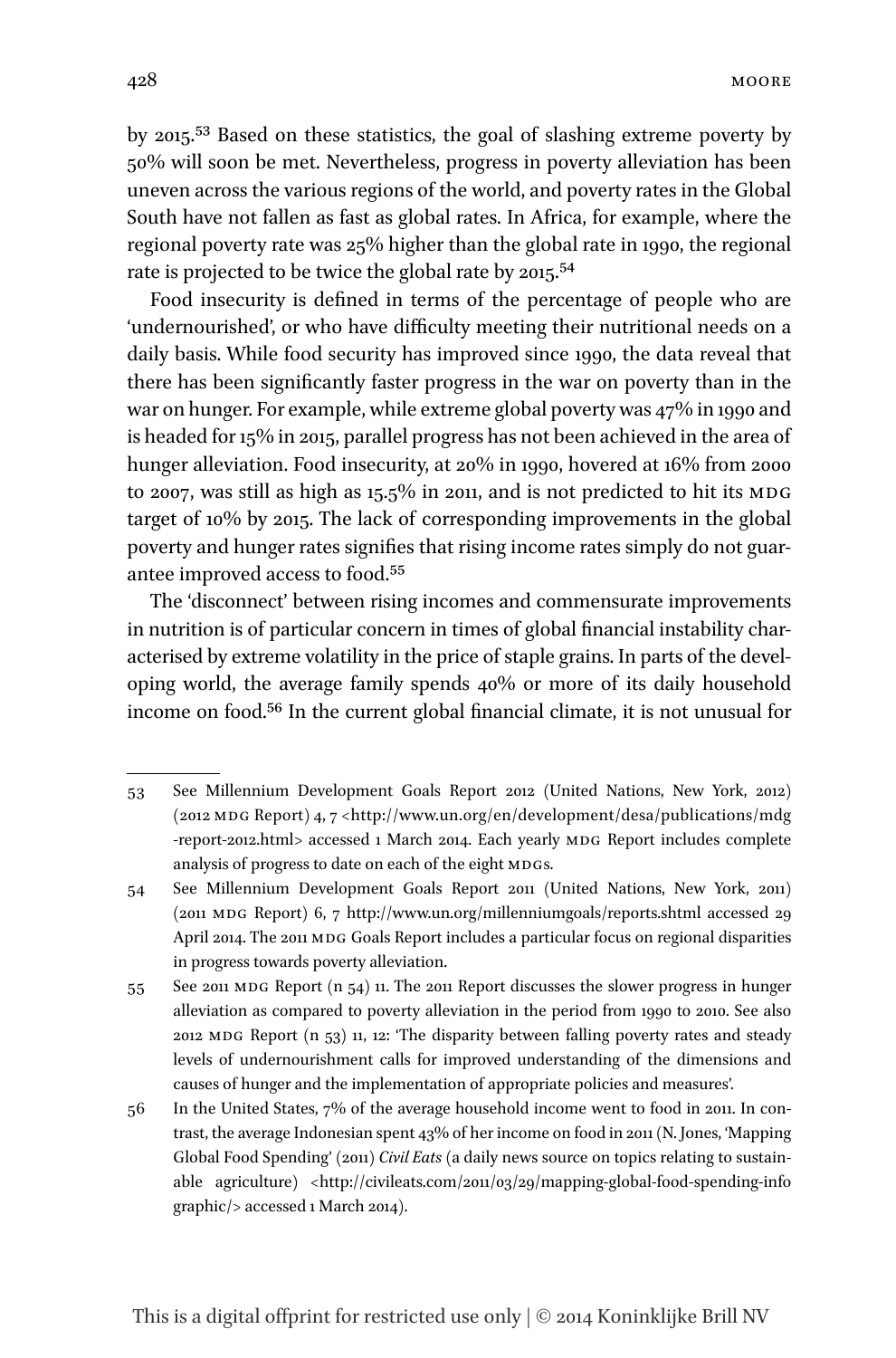the price of rice or other staple foodstuff to increase by 50% to 100% in the space of several months.57 When grain prices fluctuate this radically, people living in extreme poverty (those subsisting on \$1.25 or less per day) who are already spending nearly half their modest income on food may not be able to absorb the higher price of food staples and still meet other essential needs for shelter, transportation and medicine. Instead, poor families may reduce their caloric intake substantially, or be forced to skip meals or eat only once in a two-day period.

The challenge of promoting food security and implementing the other Millennium Development Goals is particularly daunting in countries embroiled in or emerging from armed conflicts, but all the more vital. In addition to the connection between underdevelopment and armed conflict, research on the relationship between hunger and war also reveals a strong correlation between unrest and food insecurity.<sup>58</sup> Evidence that armed conflict is rooted in inequitable socio-economic conditions of life suggests that efforts to fight poverty and alleviate hunger are powerful tools of conflict resolution. Thus the MDGs have heightened relevance in countries embroiled in armed conflict, where confronting the interconnected web of poverty and violence is an essential pathway to durable peace.

# **3.3** *Humanitarian* **Non-Refoulement** *and the Millennium Development Goals in the Context of Civil Strife*

The Millennium Development Goals have important applications in war situations, as illustrated by specific provisions addressing the security needs of war refugees. In addition to demanding measurable improvements in the indices of poverty and social misery throughout the world, the Millennium Declaration shines its light on catastrophic humanitarian emergencies, and calls on States to provide short-term and life-saving assistance to the victims and survivors of war crimes and crimes against humanity. In a section devoted to 'Protecting the vulnerable', the Declaration specifically addresses the reality of genocide and armed conflict. Paragraph 26 of the Declaration encompasses the situation of refugees and displaced persons in countries outside the zone of violence, as well as those still living within it:

<sup>57</sup> Between June 2010 and January 2011, the global price of wheat more than doubled (The World Bank, 'Food Price Watch' (2011) [<http://www.worldbank.org/foodcrisis/food\\_price](http://www.worldbank.org/foodcrisis/food_price_watch_report_feb2011.html) [\\_watch\\_report\\_feb2011.html>](http://www.worldbank.org/foodcrisis/food_price_watch_report_feb2011.html) accessed 1 March 2014).

<sup>58</sup> See generally, P. Pinstrup-Andersen and S. Shimokawa, 'Do Poverty and Poor Health and Nutrition Increase the Risk of Armed Conflict Onset?' (2008) 33 Food Policy 513. The authors conclude that government policies that improve access to food and health care enhance stability.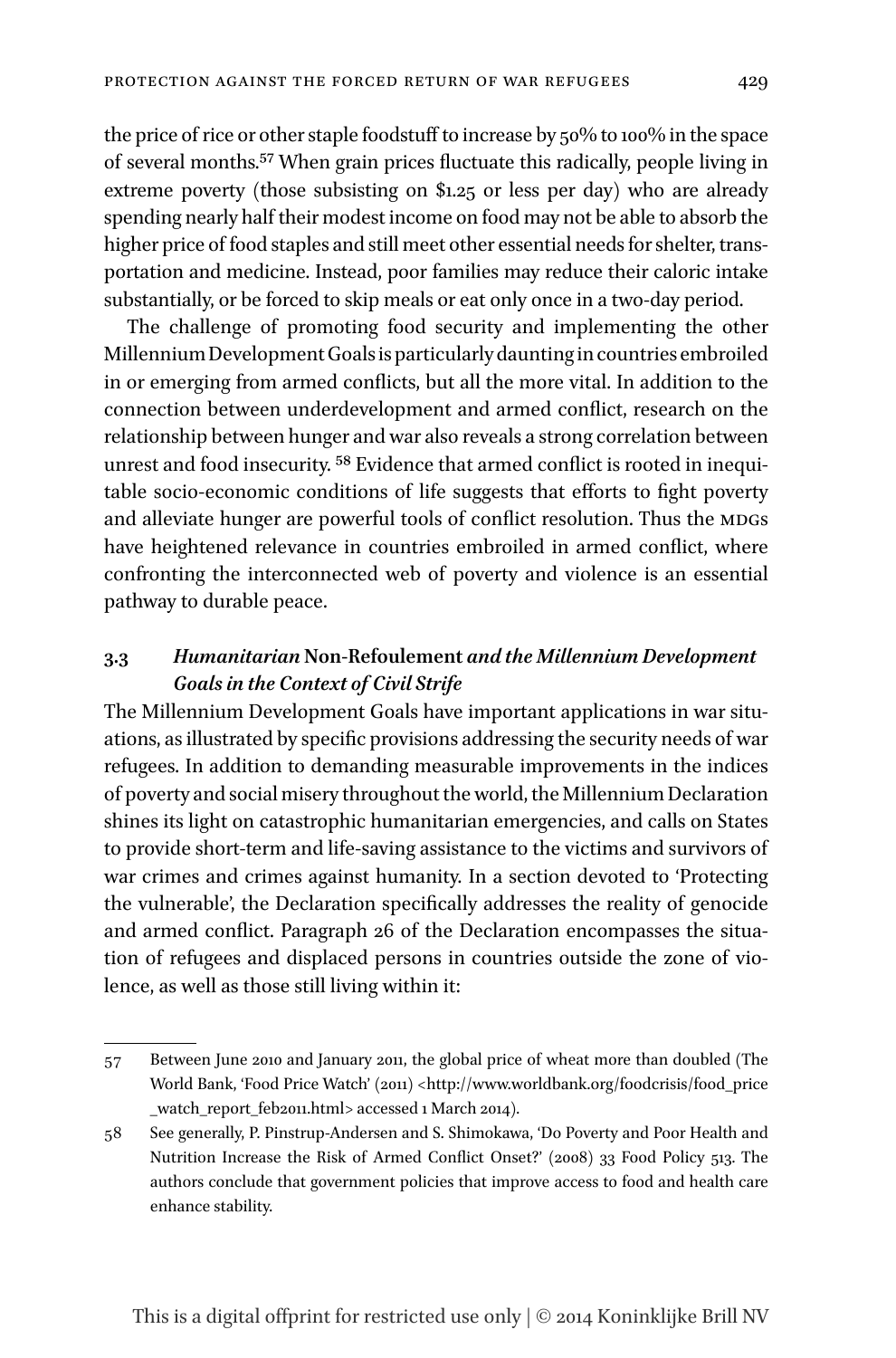We will spare no effort to ensure that children and all civilian populations that suffer disproportionately the consequences of natural disasters, genocide, armed conflicts and other humanitarian emergencies are given every assistance and protection so that they can resume normal life as soon as possible.

We resolve therefore:

- To expand and strengthen the protection of civilians in complex emergencies, in conformity with international humanitarian law.
- To strengthen international cooperation, including *burden sharing in*, and the coordination of humanitarian assistance to, *countries hosting refugees* and to help all refugees and displaced persons to return voluntarily to their homes, in safety and dignity and to be smoothly reintegrated into their societies.59

Thus the Millennium Declaration, like the principle of R2P, commits States outside the zone of conflict, and requires the protection of war refugees and victims of crimes against humanity who have sought asylum in other countries. Humanitarian *non-refoulement* is one way that un member States can contribute toward the Millennium Development Goals within their own borders, by providing temporary protection and basic material assistance to war refugees until such time that they may freely choose to return to their homes in 'safety and dignity'.

The principle of *non-refoulement* for war refugees also helps ensure that the burden of assisting individuals displaced by humanitarian emergencies is not borne exclusively by developing States in the region of conflict, but also by industrialised States in the Global North, in the spirit of the MDGs and the global partnership for development.

#### **4 Conclusion**

This chapter has argued for a scholarly and practitioner consensus in support of the norm of protection against forced return for war refugees. Humanitarian *non-refoulement* extends to all individuals displaced by armed conflict characterised by widespread attacks on the civilian population, regardless of whether they meet the persecution-based definition of a refugee set forth in the 1951 Refugee Convention. Both refugee law and international humanitarian law are essential in defining the scope and application of the norm. Refugee law

<sup>59</sup> Millennium Declaration para 26, emphasis added.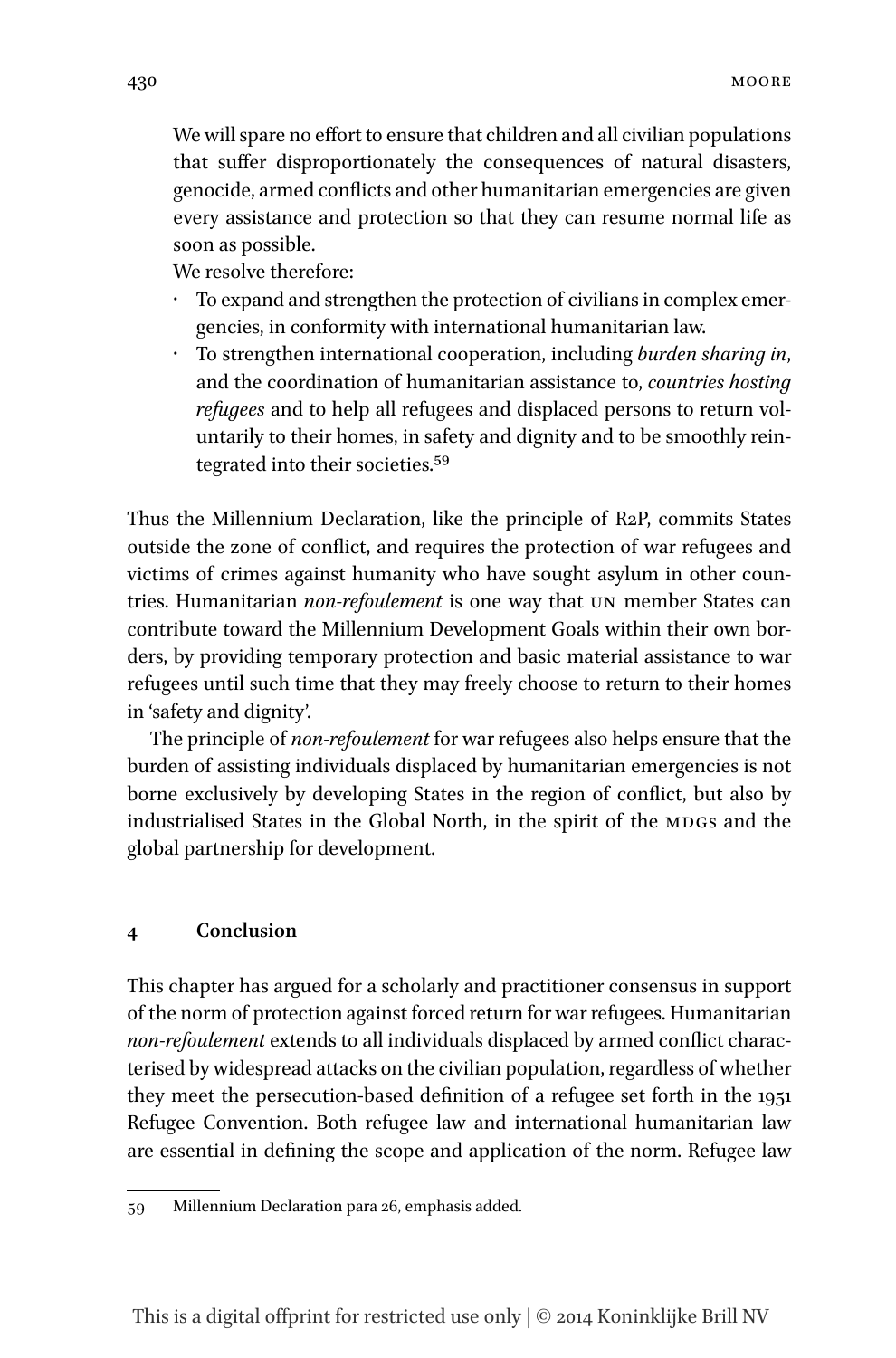clarifies the principle that while States have the right to grant durable asylum on a discretionary basis, they are absolutely prohibited from returning individuals to situations in which their basic human rights are at risk. IHL helps us identify those situations in which the occurrence of war atrocities requires the provision of humanitarian *non-refoulement*, especially when attempts to stop those atrocities have proven ineffective.

When the principles of humanity, distinction, proportionality and necessity are violated, practitioners of IHL and refugee law focus much of their considerable operational skills on meeting the basic survival needs of individuals displaced by wartime atrocities. Protection from forced return to the zone of conflict is an important mechanism to ensure the safety and well-being of war survivors. Humanitarian *non-refoulement* is also an expression of the Responsibility to Protect. It is a powerful and non-violent measure to prevent war refugees from falling victim to further war crimes and crimes against humanity. Ensuring safe passage and shelter for war refugees shields them from violence without resort to violence. Finally, humanitarian *non-refoulement* is a facet of the global partnership for development contemplated by the Millennium Development Goals. By virtue of humanitarian *non-refoulement*, countries of asylum may contribute to improvements in human security at home as well as abroad, by ensuring the welfare of those individuals who have escaped from armed conflict and sought refuge within their borders.

The three conceptions of humanitarian *non-refoulement* explored in this chapter are simultaneously three manifestations of a vibrant understanding of humanitarian protection, all joining to forbid the forced return of war refugees. First, from the twin wellsprings of refugee law and international humanitarian law, we derive an integrated conception of protection in terms of sheltering individuals from gross violations of human rights abuses and the brutalities of armed conflict. Humanitarian *non-refoulement* requires that we shelter victims of war as well as victims of persecution. Second, from the 21st century articulation of a 'Responsibility to Protect' we derive a protective response to massive atrocities threatening entire societies and regions. Humanitarian *non-refoulement* is a concrete means of implementing R2P, and a non-military and preventive interpretation of 'humanitarian intervention' in the face of genocide and crimes against humanity. And, finally, the Millennium Development Goals confront the reality of extreme poverty as a way of life for billions of human beings throughout the world, and envision protection in terms of human security and socio-economic wellbeing. Humanitarian *non-refoulement* is an important domestic mechanism by which States may contribute to international burden-sharing within the MDG framework. A melding together of *non-refoulement* and socio-economic security